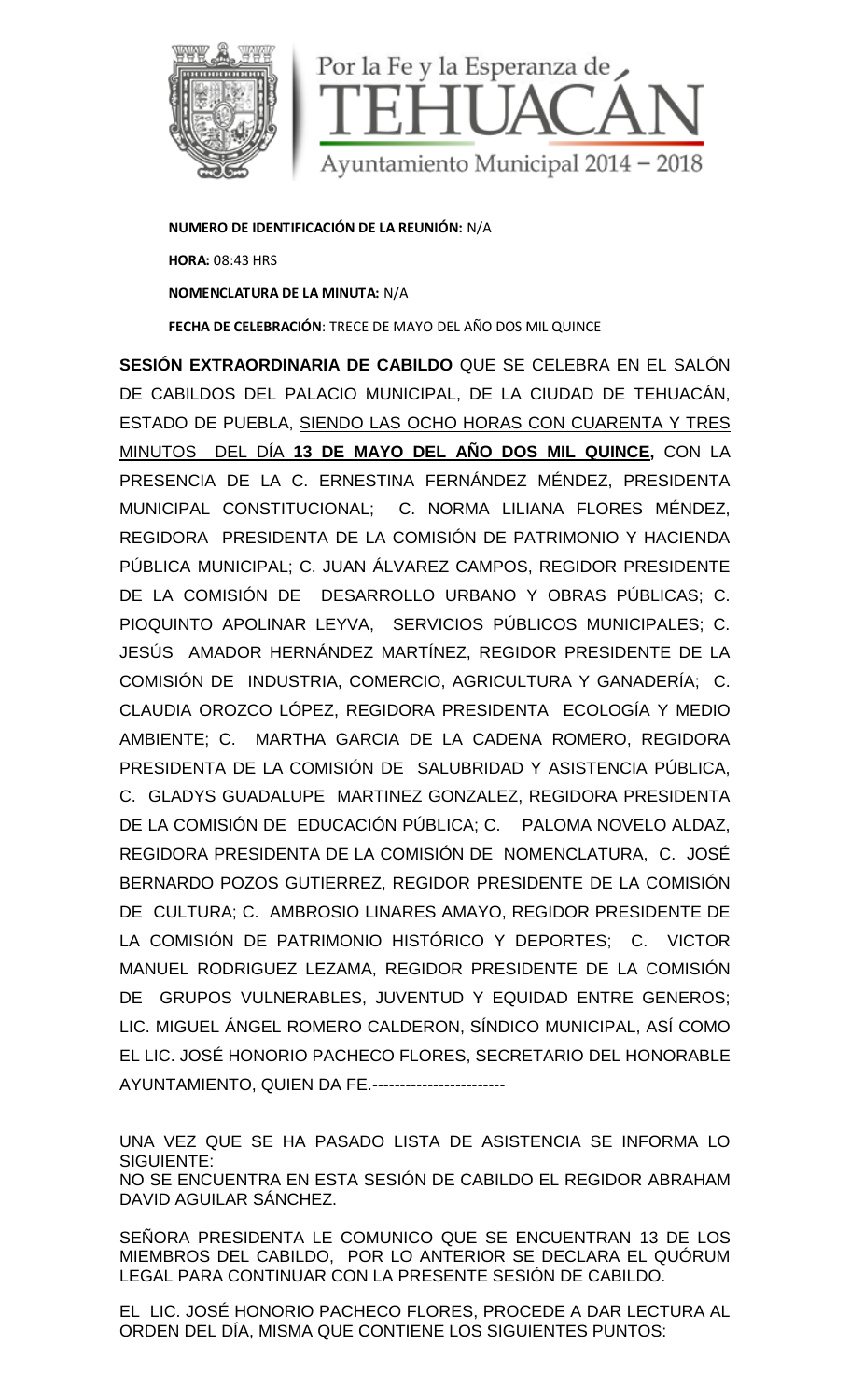#### **1.- APERTURA DE LA SESIÓN**

### **2.- LISTA DE ASISTENCIA**

### **3.- DECLARATORIA DEL QUÓRUM**

#### **4.- LECTURA DEL ACTA ANTERIOR**

### **5.- PRESIDENCIA.**

- ANÁLISIS, DISCUSIÓN Y EN SU CASO APROBACIÓN DEL PETITORIO EN APOYO AL SISTEMA MUNICIPAL D.I.F., SE AUTORICE REALIZAR EL PAGO POR LA CANTIDAD DE \$32,141.00 AL SISTEMA DIF DEL ESTADO DE PUEBLA.
- ANÁLISIS, DISCUSIÓN Y EN SU CASO APROBACIÓN DEL ASUNTO RELACIONADO A LA MODIFICACIÓN EN CUANTO A DOS DE LOS INTEGRANTES DEL COMITÉ DE ADJUDICACIONES EN MATERIA DE ADQUISICIONES DEL MUNICIPIO DE TEHUACÁN, SIENDO EL SECRETARIO TÉCNICO RESPONSABLE DE LA ADJUDICACIÓN Y DEL VOCAL 3, DIRECTOR DE OBRAS PÚBLICAS,
- ANÁLISIS, DISCUSIÓN Y EN SU CASO APROBACIÓN DEL PETITORIO QUE VERSA SOBRE LA MODIFICACIÓN EN CUANTO A LA ACTUALIZACIÓN E INTEGRACIÓN DEL VOCAL TITULAR DE DESARROLLO URBANO Y OBRAS PÚBLICAS EN EL COMITÉ DE OBRAS PÚBLICAS Y SERVICIOS RELACIONADOS DEL MUNICIPIO DE TEHUACÁN, PUEBLA, MISMO QUE FUE APROBADO EN CABILDO DE FECHA 26 DE FEBRERO DE 2014.

### **6.- COMISIÓN DE PATRIMONIO Y HACIENDA PÚBLICA MUNICIPAL.**

- ANÁLISIS, DISCUSIÓN Y EN SU CASO APROBACIÓN DEL DICTAMEN QUE CONTIENE:
	- ESTADOS FINANCIEROS CORRESPONDIENTES AL MES DE ABRIL DE 2015.
	- TRASPASOS PRESUPUESTALES DEL 01 AL 30 DE ABRIL DE 2015.
	- MOVIMIENTOS PRESUPUESTALES DEL 01 AL 30 DE ABRIL DE 2015

### **CLAUSURA.**

**PRESIDENCIA.- ANÁLISIS, DISCUSIÓN Y EN SU CASO APROBACIÓN DEL PETITORIO PARA QUE EN APOYO AL SISTEMA MUNICIPAL D.I.F., SE AUTORICE REALIZAR EL PAGO POR LA CANTIDAD DE \$32,141.00 AL SISTEMA DIF DEL ESTADO DE PUEBLA.**

EL LIC. JOSÉ HONORIO PACHECO FLORES, PROCEDE A DAR LECTURA AL PETITORIO CORRESPONDIENTE, MISMO QUE A LA LETRA DICE:

### **"… HONORABLE CABILDO:**

LA SUSCRITA **C. ERNESTINA FERNÁNDEZ MÉNDEZ, PRESIDENTA MUNICIPAL CONSTITUCIONAL DE TEHUACÁN, PUEBLA**; CON LAS FACULTADES QUE ME CONFIERE EL ARTÍCULO 78 Y 91 DE LA LEY ORGÁNICA MUNICIPAL DEL ESTADO DE PUEBLA, TOMANDO EN CONSIDERACIÓN LOS ARGUMENTOS DE HECHO Y DE DERECHO QUE EN EL PRESENTE SE VIERTEN SOMETO A USTEDES EL PRESENTE PETITORIO, BASÁNDOME PARA TAL EFECTO EN LOS SIGUIENTES:

### **C O N S I D E R A N D O S**

I. QUE EL PÁRRAFO PRIMERO DE LA FRACCIÓN II DEL ARTÍCULO 115 DE LA CONSTITUCIÓN POLÍTICA DE LOS ESTADOS UNIDOS MEXICANOS, DETERMINA QUE LOS AYUNTAMIENTOS TENDRÁN FACULTADES PARA APROBAR, DE ACUERDO CON LAS LEYES EN MATERIA MUNICIPAL QUE DEBERÁN EXPEDIR LAS LEGISLATURAS DE LOS ESTADOS, LOS BANDOS DE POLICÍA Y GOBIERNO, LOS REGLAMENTOS, CIRCULARES Y DISPOSICIONES ADMINISTRATIVAS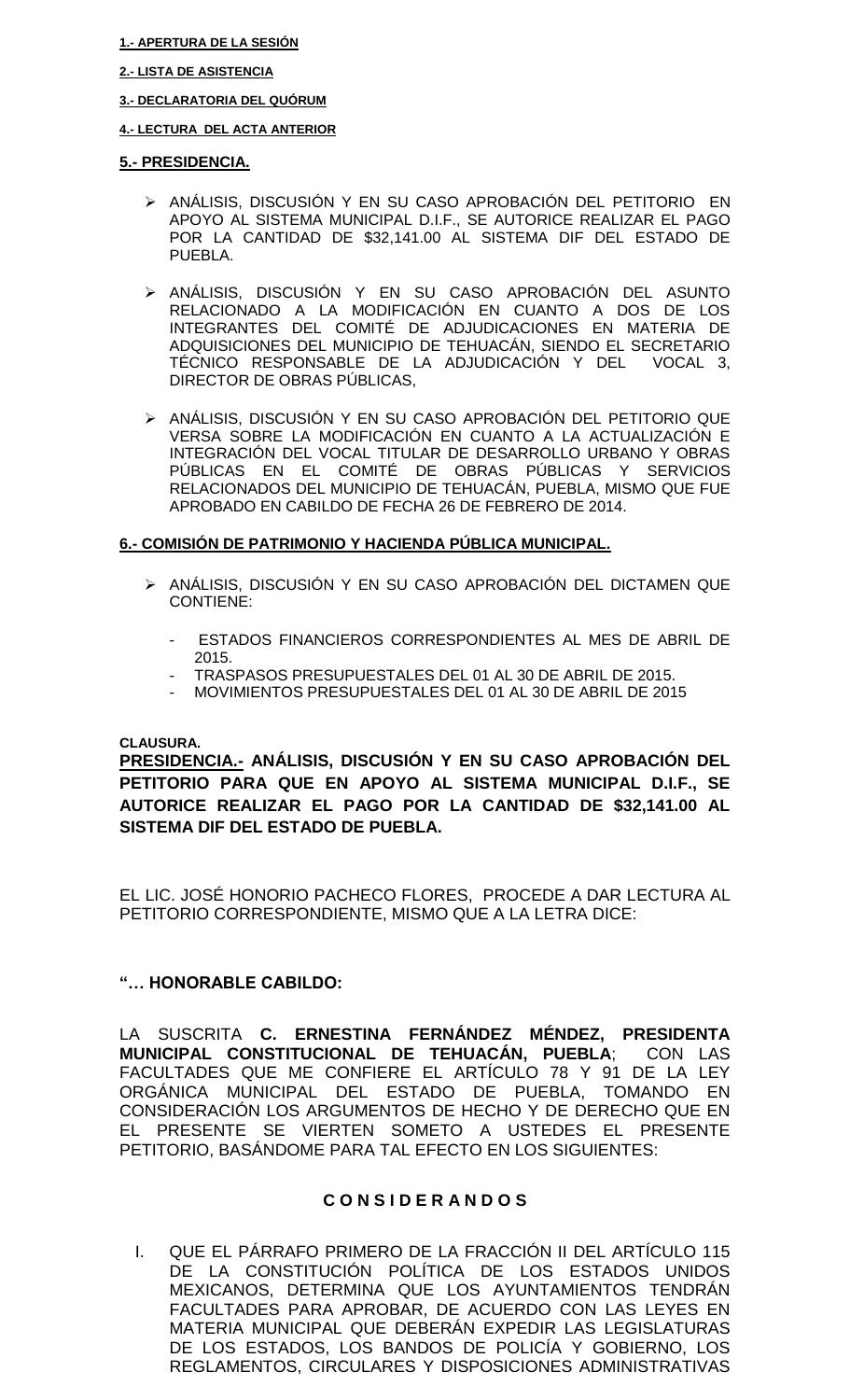DE OBSERVANCIA GENERAL DENTRO DE SUS RESPECTIVAS JURISDICCIONES, QUE ORGANICEN LA ADMINISTRACIÓN PÚBLICA MUNICIPAL, REGULEN LAS MATERIAS, PROCEDIMIENTOS, FUNCIONES Y SERVICIOS PÚBLICOS DE SU COMPETENCIA Y ASEGUREN LA PARTICIPACIÓN CIUDADANA Y VECINAL; MISMA DISPOSICIÓN QUE ES TRASLADADA A LA FRACCIÓN III DEL ARTÍCULO 105 DE LA CONSTITUCIÓN POLÍTICA DEL ESTADO LIBRE Y SOBERANO DE PUEBLA;

- II. QUE EL ARTÍCULO 103 DE LA CONSTITUCIÓN POLÍTICA DEL ESTADO LIBRE Y SOBERANO DE PUEBLA, REFIERE A QUE LOS MUNICIPIOS TIENEN PERSONALIDAD JURÍDICA Y PATRIMONIO PROPIO, Y QUE LOS AYUNTAMIENTOS MANEJARAN CONFORME A LA LEY Y ADMINISTRARAN LIBREMENTE SU HACIENDA;
- III. QUE EL ARTÍCULO 76 PRIMER PÁRRAFO DE LA LEY ORGÁNICA MUNICIPAL DETERMINA QUE EL AYUNTAMIENTO SESIONARÁ VÁLIDAMENTE CON LA ASISTENCIA DE LA MAYORÍA DE SUS MIEMBROS Y DEL SECRETARIO DEL AYUNTAMIENTO O LA PERSONA QUE LEGALMENTE LO SUSTITUYA;
- IV. QUE EL ARTÍCULO 77 DE LA MISMA LEY EN CITA DETERMINA QUE LOS ACUERDOS DE LOS AYUNTAMIENTOS SE TOMARÁN POR MAYORÍA DE VOTOS DEL PRESIDENTE MUNICIPAL, REGIDORES Y SÍNDICO, Y EN CASO DE EMPATE, EL PRESIDENTE MUNICIPAL TENDRÁ VOTO DE CALIDAD;
- V. QUE LA FRACCIÓN XVIII DEL ARTÍCULO 78 DE LA LEY ORGÁNICA MUNICIPAL DETERMINA EN SU PARTE CONDUCENTE QUE SON ATRIBUCIONES DE LOS AYUNTAMIENTOS EL DE PROMOVER CUANTO SE ESTIME CONVENIENTE PARA EL PROGRESO ECONÓMICO, SOCIAL Y CULTURAL DEL MUNICIPIO;
- VI. QUE LOS ARTÍCULOS 140 Y 141 DE LA LEY ORGÁNICA MUNICIPAL ESTABLECEN QUE EL PATRIMONIO MUNICIPAL SE CONSTITUYE POR LA UNIVERSALIDAD DE LOS DERECHOS Y ACCIONES DE QUE ES TITULAR EL MUNICIPIO, LOS CUALES PUEDEN VALORARSE ECONÓMICAMENTE Y SE ENCUENTRAN DESTINADO A LA REALIZACIÓN DE SUS FINES; ASI MISMO, FORMAN PARTE DEL PATRIMONIO MUNICIPAL, LA HACIENDA PÚBLICA MUNICIPAL, ASÍ COMO AQUELLOS BIENES Y DERECHOS QUE POR CUALQUIER TÍTULO LE TRANSFIERAN AL MUNICIPIO, LA FEDERACIÓN, EL ESTADO, LOS PARTICULARES O CUALQUIER OTRO ORGANISMO PÚBLICO O PRIVADO.
- VII. DE IGUAL FORMA, LOS AYUNTAMIENTO, DE CONFORMIDAD CON LA LEY, ADMINISTRARÁN LIBREMENTE LA HACIENDA PÚBLICA MUNICIPAL Y DEBERÁN, DENTRO DE LOS LÍMITES LEGALES CORRESPONDIENTES Y DE ACUERDO CON EL PRESUPUESTO DE EGRESOS Y EL PLAN DE DESARROLLO MUNICIPAL VIGENTES, ATENDER EFICAZMENTE LOS DIFERENTES RAMOS DE LA ADMINISTRACIÓN PÚBLICA MUNICIPAL, DE ACUERDO A LO PREVISTO EN LO ESTATUIDO POR EL DIVERSO 143 DE LA LEY ORGÁNICA MUNICIPAL.
- VIII. QUE EL ARTÍCULO 150 FRACCIÓN VIII DE LA MULTICITADA LEY ORGÁNICA MUNICIPAL ESTABLECE QUE EL GASTO MUNICIPAL SE EJERCERÁ DE ACUERDO A LO QUE DETERMINE EL AYUNTAMIENTO;
- IX. QUE EL ARTÍCULO 2 FRACCIÓN 1ª DE LA LEY DE ADQUISICIONES, ARRENDAMIENTOS Y SERVICIOS DEL SECTOR PÚBLICO ESTATAL Y MUNICIPAL ESTABLECE QUE PARA EL MEJOR CUMPLIMIENTO DE SU OBJETO, LAS DISPOSICIONES DE ESTA LEY ESTABLECEN Y REGULAN LAS ACCIONES RELATIVAS A LA PLANEACIÓN, PROGRAMACIÓN, PRESUPUESTACIÓN, CONTRATACIÓN, GASTO, EJECUCIÓN Y CONTROL QUE, EN MATERIA DE ADQUISICIONES, ARRENDAMIENTOS Y PRESTACIÓN DE SERVICIOS REALICEN EL PODER EJECUTIVO DEL ESTADO Y LOS GOBIERNOS MUNICIPALES, A TRAVÉS DE SUS TITULARES O DE QUIEN LOS PRESIDA Y REPRESENTE EN EL CASO DE LOS AYUNTAMIENTOS, DE LAS UNIDADES ADMINISTRATIVAS QUE DEPENDAN DIRECTAMENTE DE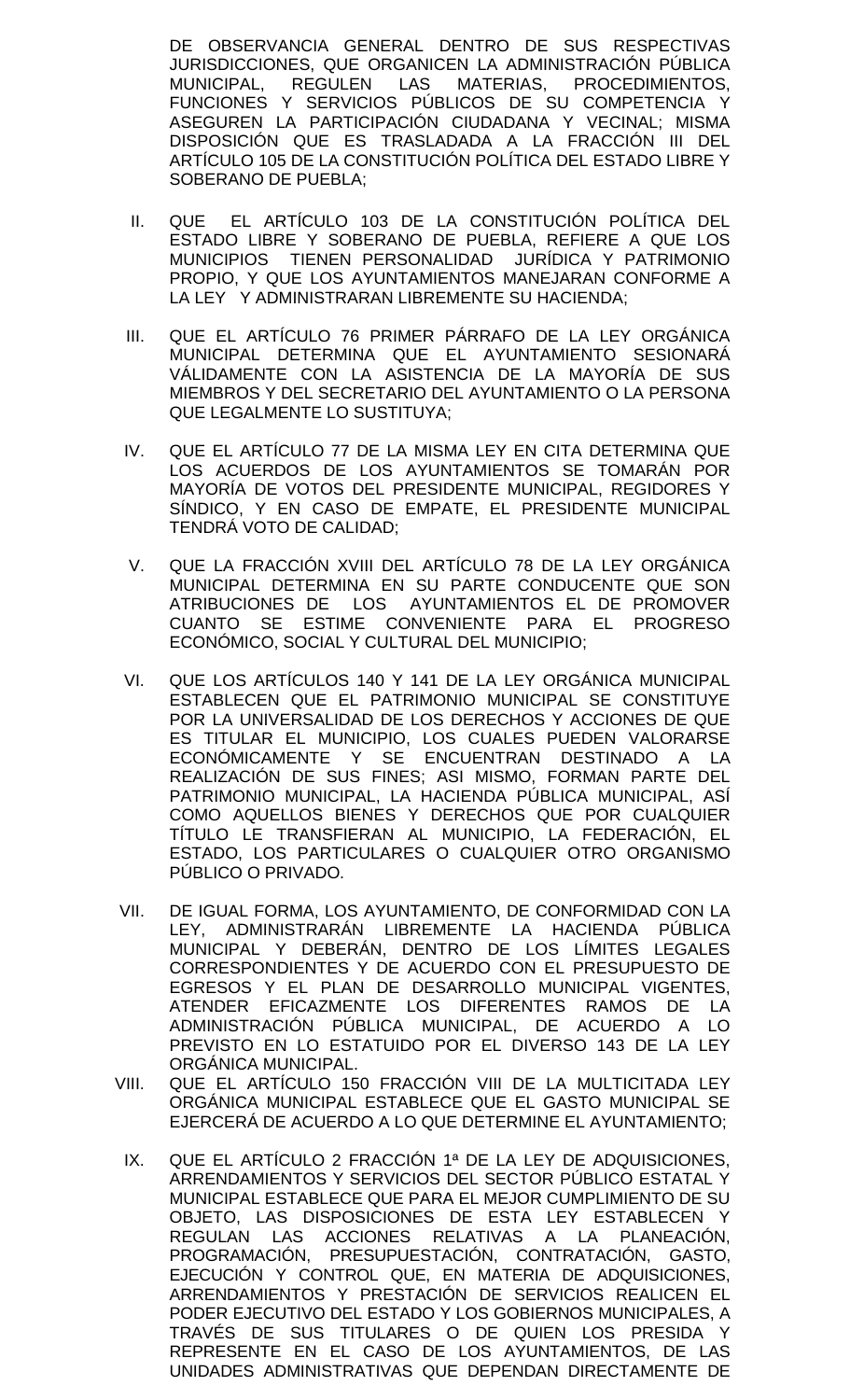AQUELLOS, DE LAS DEPENDENCIAS DE LA ADMINISTRACIÓN PÚBLICA CENTRALIZADA ESTATAL Y MUNICIPAL Y DE LAS ENTIDADES PARAESTATALES Y PARAMUNICIPALES;

- X. QUE CON FECHA 12 DE SEPTIEMBRE DEL AÑO 2014, SE FIRMÓ CONVENIO DE COORDINACIÓN Y DONACIÓN PARA EL EQUIPAMIENTO DE UN **"CENTRO DE REHABILITACIÓN INTEGRAL"**  CELEBRADO POR UNA PARTE CON EL SISTEMA PARA EL DESARROLLO INTEGRAL DE LA FAMILIA DEL ESTADO DE PUEBLA, A QUIEN SE LE DENOMINA "EL SEDIF" REPRESENTADO EN ESTE ACTO POR EL ENCARGADO DE DESPACHO DE LA DIRECCIÓN GENERAL INGENIERO JORGE DAVID ROSAS ARMIJO Y POR LA OTRA PARTE EL MUNICIPIO DE TEHUACÁN, REPRESENTADO POR LA SUSCRITA C. ERNESTINA FERNÁNDEZ MÉNDEZ, EN SU CARÁCTER DE PRESIDENTA MUNICIPAL. DICHO "**CENTRO DE REHABILITACIÓN INTEGRAL"** SE ENCUENTRA INSTALADO EN CALLE JUAN DE LA BARRERA SIN NÚMERO DE LA COLONIA NIÑOS HÉROES DE ESTA CIUDAD.
- XI. QUE POR OFICIO NÚMERO 086/2015 SUSCRITO POR EL C. LUIS FELIPE HERNÁNDEZ MARTÍNEZ, PRESIDENTE DEL SISTEMA PARA EL DESARROLLO INTEGRAL DE LA FAMILIA, HACE LLEGAR OFICIO NÚMERO DT/259/2014 SIGNADO POR EL LIC. JAVIER LÓPEZ CUEVAS, EN SU CALIDAD DE DELEGADO DEL SEDIF DE TEHUACÁN, PUEBLA; QUIEN LE SOLICITA EL PAGO INMEDIATO Y URGENTE DE LA CANTIDAD DE \$32,141.00 (TREINTA Y DOS MIL CIENTO CUARENTA Y UN PESOS 00/100 M.N.), MISMA QUE DEBERÁ SER DEPOSITADA A LA BREVEDAD POSIBLE A LA CUENTA NÚMERO 0675261986 DE LA INSTITUCIÓN BANCARIA DENOMINADA BANORTE Y A NOMBRE DEL SISTEMA DIF DEL ESTADO DE PUEBLA, DERIVADA DEL REEQUIPAMIENTO REALIZADO AL CENTRO DE REHABILITACIÓN INTEGRAL DE ESTA CIUDAD. POR LO CUAL EL C. LUIS FELIPE HERNÁNDEZ MARTÍNEZ, SOLICITA APOYO PARA PODER CUBRIR EL IMPORTE REQUERIDO.

POR LO EXPUESTO EN LOS CONSIDERANDOS QUE ANTECEDEN Y EN USO DE LAS FACULTADES CONFERIDAS SE PROPONE A CONSIDERACIÓN DE ESTE HONORABLE CUERPO COLEGIADO LO SIGUIENTE:

### **P E T I T O R I O**

**PRIMERO.-** SE SOLICITA A ESTE HONORABLE CABILDO EN APOYO AL SISTEMA MUNICIPAL D.I.F., AUTORICE REALIZAR EL PAGO POR LA CANTIDAD DE \$32,141.00 (TREINTA Y DOS MIL CIENTO CUARENTA Y UN PESOS 00/100 M.N.), MISMA QUE DEBERÁ SER DEPOSITADA A LA BREVEDAD POSIBLE A LA CUENTA NÚMERO 0675261986 DE LA INSTITUCIÓN BANCARIA DENOMINADA BANORTE Y A NOMBRE DEL SISTEMA DIF DEL ESTADO DE PUEBLA.

**SEGUNDO.-** SE INSTRUYA AL SECRETARIO DEL AYUNTAMIENTO REMITIR COPIA CERTIFICADA A LA TESORERA MUNICIPAL Y A LA DIRECTORA DE EGRESOS, A FIN DE QUE POR SU CONDUCTO SE REALICEN LOS TRAMITES CORRESPONDIENTES.- ATENTAMENTE.- "POR LA FE Y LA ESPERANZA DE TEHUACÁN".- TEHUACÁN, PUEBLA, A 12 DE MAYO DE 2015.- PRESIDENTA MUNICIPAL CONSTITUCIONAL.- C. ERNESTINA FERNÁNDEZ MÉNDEZ.- FIRMA ILEGIBLE".

SEÑORA PRESIDENTA, REGIDORES Y SINDICO MUNICIPAL, EN VOTACIÓN SE LES CONSULTA SI SE APRUEBA LA PROPUESTA PRESENTADA EN CUESTIÓN, LOS QUE ESTÉN POR LA AFIRMATIVA SÍRVANSE MANIFESTARLO LEVANTANDO LA MANO.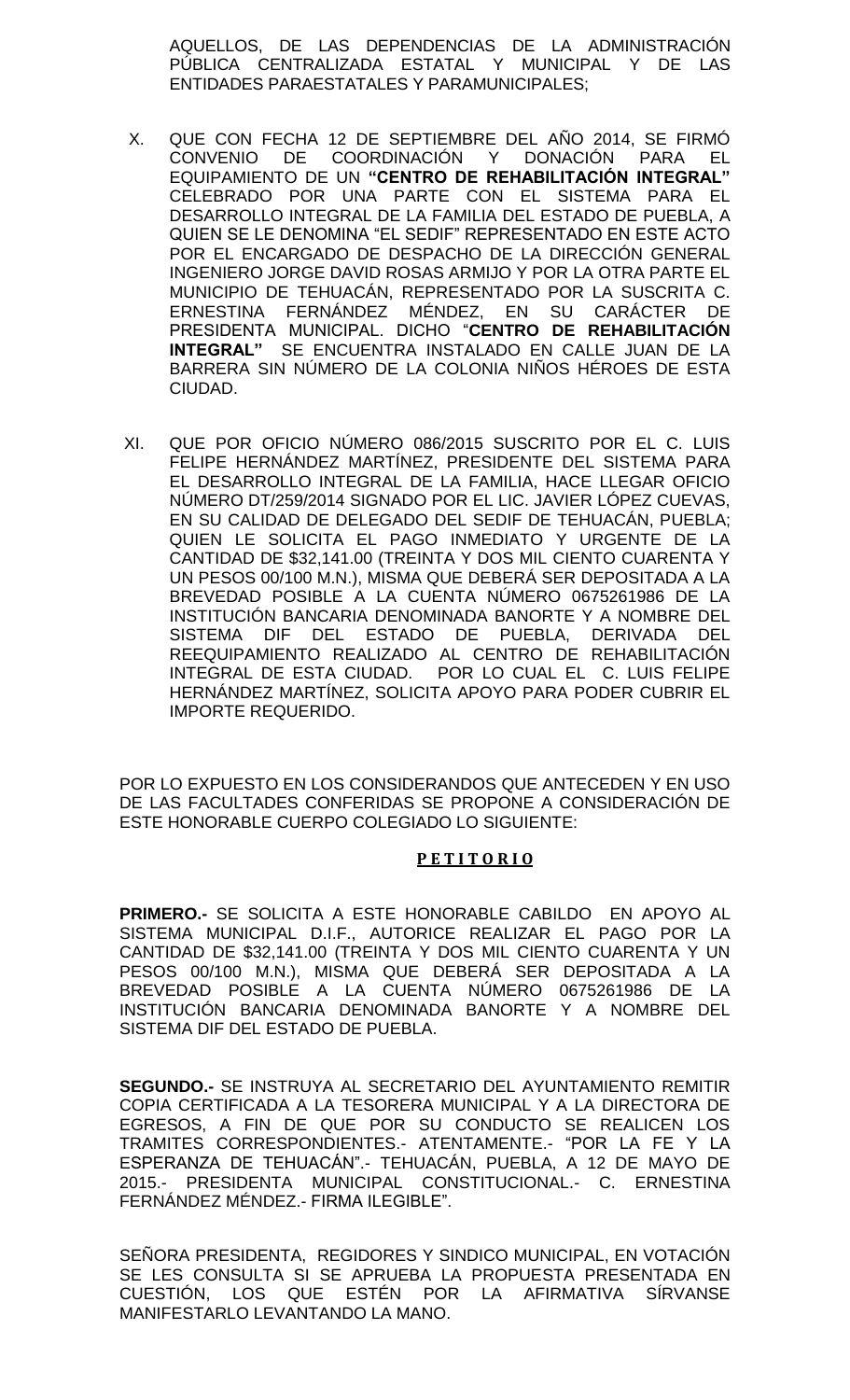HABIÉNDOSE ANALIZADO AMPLIAMENTE EL CONTENIDO DEL PETITORIO DE REFERENCIA, POR UNANIMIDAD DE VOTOS A FAVOR POR PARTE DE LOS INTEGRANTES DEL HONORABLE CABILDO, SE DETERMINA EL SIGUIENTE:

## **A C U E R D O**

**PRIMERO.-** SE AUTORIZA EN APOYO AL SISTEMA MUNICIPAL D.I.F., REALIZAR EL PAGO POR LA CANTIDAD DE \$32,141.00 (TREINTA Y DOS MIL CIENTO CUARENTA Y UN PESOS 00/100 M.N.), MISMA QUE DEBERÁ SER DEPOSITADA A LA BREVEDAD POSIBLE A LA CUENTA NÚMERO 0675261986 DE LA INSTITUCIÓN BANCARIA DENOMINADA BANORTE Y A NOMBRE DEL SISTEMA DIF DEL ESTADO DE PUEBLA.

**SEGUNDO.-** SE INSTRUYE AL SECRETARIO DEL AYUNTAMIENTO REMITIR COPIA CERTIFICADA A LA TESORERA MUNICIPAL Y A LA DIRECTORA DE EGRESOS, A FIN DE QUE POR SU CONDUCTO SE REALICEN LOS TRAMITES CORRESPONDIENTES.

LO ANTERIORMENTE CON FUNDAMENTO EN LOS INSTRUMENTOS LEGALES INVOCADOS EN EL DICTAMEN DE REFERENCIA.

**PRESIDENCIA.- ANÁLISIS, DISCUSIÓN Y EN SU CASO APROBACIÓN DEL ASUNTO RELACIONADO A LA MODIFICACIÓN EN CUANTO A DOS DE LOS INTEGRANTES DEL COMITÉ DE ADJUDICACIONES EN MATERIA DE ADQUISICIONES DEL MUNICIPIO DE TEHUACÁN, SIENDO EL SECRETARIO TÉCNICO RESPONSABLE DE LA ADJUDICACIÓN Y DEL VOCAL 3, DIRECTOR DE OBRAS PÚBLICAS.**

EL LIC. JOSÉ HONORIO PACHECO FLORES, PROCEDE A DAR LECTURA AL PETITORIO CORRESPONDIENTE, MISMO QUE A LA LETRA DICE:

## **"… HONORABLE CABILDO:**

LA SUSCRITA ERNESTINA FERNANDEZ MENDEZ, PRESIDENTE MUNICIPAL CONSTITUCIONAL DE TEHUACÁN, PUEBLA, CON LAS FACULTADES QUE ME CONFIERE EL ARTÍCULO 78 Y 91 DE LA LEY ORGANICA MUNICIPAL DEL ESTADO DE PUEBLA, TOMANDO EN CONSIDERACION LOS ARGUMENTOS DE HECHO Y DE DERECHO QUE EN EL PRESENTE SE VIERTEN SOMETO A SU CONSIDERACIÓN EL PRESENTE PETITORIO, BASÁNDOME PARA TAL EFECTO EN LO SIGUIENTE:

### **C O N S I D E R A N D O S**

I.- QUE EL PARRAFO PRIMERO DE LA FRACCION II DEL ARTICULO 115 DE LA CONSTITUCION POLITICA DE LOS ESTADOS UNIDOS MEXICANOS, DETERMINA QUE LOS AYUNTAMIENTOS TENDRAN FACULTADES PARA APROBAR, DE ACUERDO CON LAS LEYES EN MATERIA MUNICIPAL QUE DEBERÁN EXPEDIR LAS LEGISLATURAS DE LOS ESTADOS, LOS BANDOS DE POLICIA Y GOBIERNO, LOS REGLAMENTOS, CIRCULARES Y DISPOSICIONES ADMINISTRATIVAS DE OBSERVANCIA GENERAL DENTRO DE SUS RESPECTIVAS JURISDICCIONES, QUE ORGANICEN LA ADMINSTRACIÓN PÚBLICA MUNICIPAL, REGULEN LAS MATERIAS, PROCEDIMIENTOS, FUNCIONES Y SERVICIOS PUBLICOS DE SU COMPETENCIA Y ASEGUREN LA PARTICIPACIÓN CIUDADANA Y VECINAL; MISMA DISPOSICIÓN QUE ES TRASLADADA A LA FRACCIÓN III DEL ARTICULO 105 DE LA COSTITUCION POLITÍCA DEL ESTADO LIBRE Y SOBERANO DE PUEBLA;

II.- QUE LA FRACCION IV DEL ARTICULO 78 DE LA LEY ORGANICA MUNICIPAL DE PUEBLA, DETERMINA QUE SON ATRIBUCIONES DE LOS AYUNTAMIENTOS EXPEDIRBANDOS DE POLICÍA Y GOBIERNO, REGLAMENTOS, CIRCULARES Y DISPOSICIONES ADMINISTRATIVAS DE OBSERVANCIA GENERAL, REFERENTES A SU ORGANIZACION, FUNCIONAMIENTO, SERVICIOS PUBLICOS QUE DEBAN PRESTAR Y DEMAS ASUNTOS DE SU COMPETENCIA, SUJETANDOSE A LAS BASES NORMATIVAS ESTABLECIDAS POR LA CONSTITUCION POLITICA DEL ESTADO LIBRE Y SOBERANO DE PUEBLA, VIGILANDO SU OBSERVANCIA Y APLICACIÓN;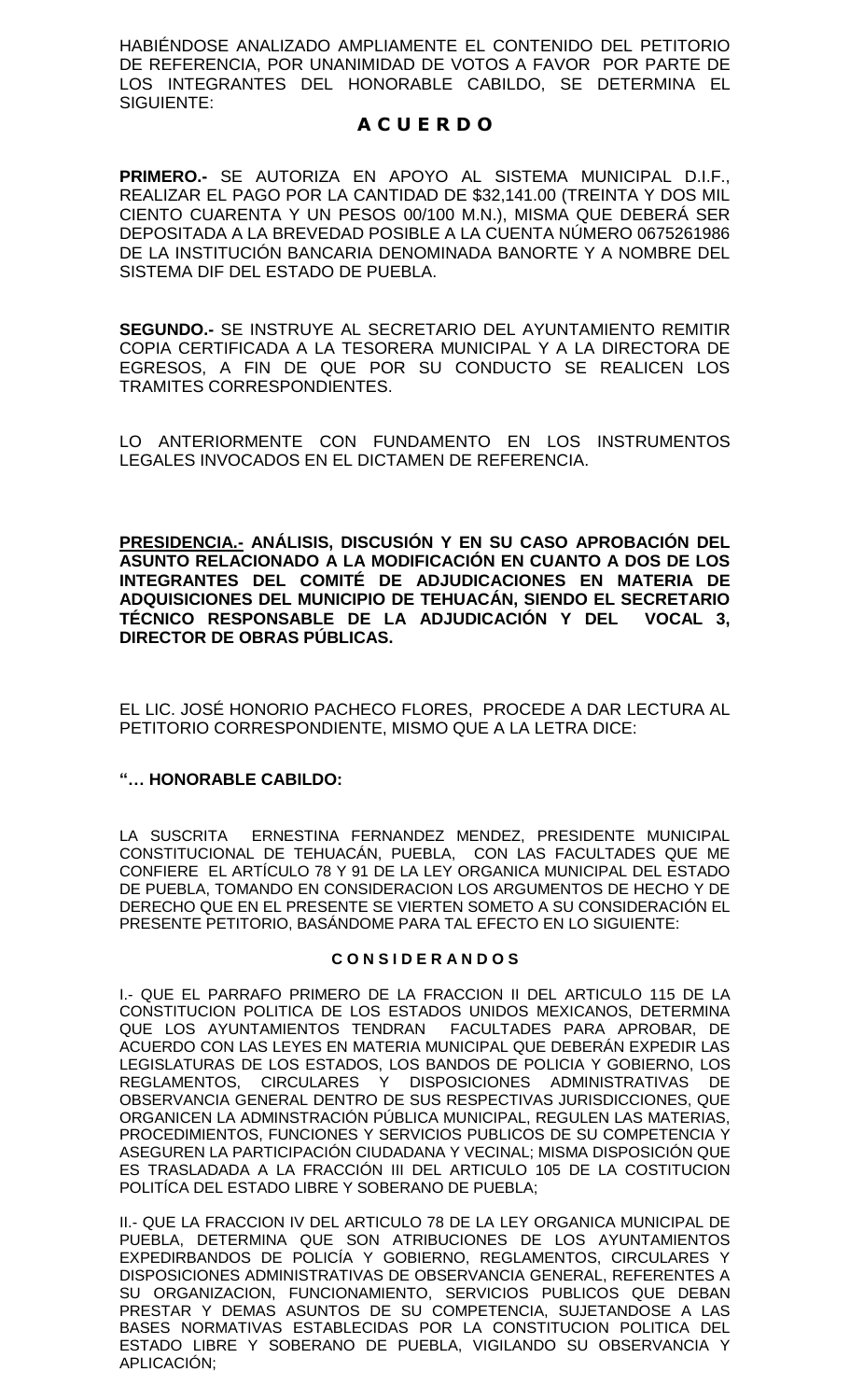III.- QUE EL ARTÍCULO 92 FRACCIÓN V DE LA LEY ORGANICA MUNICIPAL DE PUEBLA NOS CITA: SON FACULTADES Y OBLIGACIONES DE LOS REGIDORES: DICTAMINAR E INFORMAR SOBRE LOS ASUNTOS QUE LES ENCOMIENDE EL AYUNTAMIENTO;

**IV**.- QUE EL ARTÍCULO 42 DE LA LEY DE ADQUISICIONES, ARRENDAMIENTOS Y SERVICIOS DEL SECTOR PUBLICO ESTATAL Y MUNICIPAL, DETERMINA PARA GARANTIZAR LA EFICACIA Y LA TRANSPARENCIA EN LA ADJUDICACIÓN Y CONTRATACIÓN POR PARTE DE LA ADMINISTRACIÓN PUBLICA MUNICIPAL, EN CADA MUNICIPIO FUNCIONARA UNA ENTIDAD QUE PODRA TENER LA NATURALEZA DE ORGANISMO DESCENTRALIZADO U ORGANO DESCONCENTRADO DEL AYUNTAMIENTO, A ELECCIÓN DE ÉSTE; SE DENOMINARA "COMITÉ MUNICIPAL DE ADJUDICACIONES", Y TENDRÁ POR OBJETO LA ADJUDICACIÓN DE CONTRATOS DE BIENES, ARRENDAMIENTOS Y SERVICIOS PARA EL AYUNTAMIENTO, LAS AUTORIDADES MUNICIPALES, SUS DEPENDENCIAS Y ENTIDADES.

EN LOS CASOS EN QUE, POR LA NATURALEZA DE SUS FUNCIONES O POR LA MAGNITUD DE SUS OPERACIONES, NO SE JUSTIFIQUE SU INSTALACIÓN, EL AYUNTAMIENTO PODRA AUTORIZAR LA EXCEPCION CORRESPONDIENTE, EN CUYO CASO LAS ATRIBUCIONES QUE ESTA LEY CONFIERE A LOS COMITÉS MUNICIPALES SERAN EJERCIDAS POR LAS INSTANCIAS QUE PARA TAL EFECTO SE DETERMINEN, SIN PERJUICIO DE QUE SE PUEDA CELEBRAR CONVENIO CON LA SECRETARIA PARA EFECTOS DE QUE ESTA COLABORE CON EL GOBIERNO MUNICIPAL EN LAS LICITACIONES Y ADJUDICACIONES QUE SEAN COMPETENCIA DE ESTE.

**V.-** QUE EL ARTICULO 15 DE LA LEY DE ADQUISICIONES, ARRENDAMIENTOS Y SERVICIOS DEL SECTOR PUBLICO ESTATAL Y MUNICIPAL, ESTABLECE EN SU PARTE CONDUCENTE QUE LA SECRETARIA, LOS COMITES MUNICIPALES, BAJO SU RESPONSABILIDAD, PODRAN ADJUDICAR ADQUISICIONES, ARRENDAMIENTOS Y SERVICIOS, MEDIANTE LOS PROCEDIMIENTOS QUE A CONTINUACION SE SEÑALAN:I. LICITACIÓN PUBLICA; II.CONCURSO POR INVITACIÓN; III. PROCEDIMIENTO DE ADJUDICACIÓN MEDIANTE INVITACIÓN A CUANDO MENOS TRES PERSONAS; Y IV. ADJUDICACION DIRECTA.

**VI.-** QUE EL ARTICULO 171 DE LA LEY ORGANICA MUNICIPAL DE PUEBLA DETERMINA QUE LASADQUISICIONES, ARRENDAMIENTOS, PRESTACION DE SERVICIOS DE CUALQUIER NATURALEZA, Y LA CONTRATACION DE OBRA PUBLICA QUE REALICEN LOS AYUNTAMIENTOS SE CONTRATARAN EN LOS TÉRMINOS Y MEDIANTE LOS PROCEDIMIENTOS QUE PREVÉN LA LEY DE OBRA PUBLICA Y SERVICIOS RELACIONADOS CON LA MISMA; LA LEY DE ADQUISICIONES, ARRENDAMIENTOS Y PRESTACION DE SERVICIOS DEL SECTOR PUBLICO ESTATAL Y MUNICIPAL, Y DEMAS DISPOSICIONES LEGALES APLICABLES; MISMO ARTICULO QUE SEÑALA EN SU PARRAFO SEGUNDO QUE LOS AYUNTAMIENTOS CONTARÁN CON UN COMITÉ DE OBRAS PÚBLICAS Y SERVICIOS RELACIONADOS Y UN COMITE DE ADJUDICACIONES EN MATERIA DE ADQUISICIONES, LOS CUALES ESTARAN INTEGRADOS CONFORME A LA LEY DE LA MATERIA; O EN SU CASO CELEBRARAN LOS CONVENIOS RESPECTIVOS CON LOS COMITES ESTATALES CORRESPONDIENTES.

**VII.**- QUE EL ARTÍCULO 118 DE LA LEY ORGANICA MUNICIPAL DE PUEBLA ESTABLECE LA ADMINISTRACIÓN PÚBLICA MUNICIPAL SERÁ CENTRALIZADA Y DESCENTRALIZADA, PRESECTUANDO EN SU PRIMER PÁRRAFO QUE LA ADMINISTRACIÓN PÚBLICA MUNICIPAL CENTRALIZADA SE INTEGRA CON LAS DEPENDENCIAS QUE FORMAN PARTE DEL AYUNTAMIENTO, ASÍ COMO CON ÓRGANOS DESCONCENTRADOS, VINCULADOS JERÁRQUICAMENTE A LAS DEPENDENCIAS MUNICIPALES, CON LAS FACULTADES Y OBLIGACIONES ESPECIFICAS QUE FIJE EL ACUERDO DE SU CREACIÓN.

**VIII.-** QUE EL ARTÍCULO 119 DE LA LEY ORGANICA MUNICIPAL DE PUEBLA DETERMINA QUE EL AYUNTAMIENTO PODRA CREAR DEPENDENCIAS Y ENTIDADES QUE LE ESTEN SUBORDINADAS DIRECTAMENTE, ASI COMO FUSIONAR, MODIFICAR O SUPRIMIR LAS YA EXISTENTES ATENDIENDO SUS NECESIDADES Y CAPACIDAD FINANCIERA; Y QUE POR SU PARTE EN EL ARTÍCULO 120 DE ESTA LEY, PRECEPTUA, LAS DEPENDENCIAS Y ENTIDADES DE LA ADMINISTRACIÓN PUBLICA MUNICIPAL EJERCERAN LAS FUNCIONES QUE LES ASIGNE ESTA LEY, EL REGLAMENTO RESPECTIVO, O EN SU CASO, EL ACUERDO DEL AYUNTAMIENTO CON EL QUE SE HAYA REGULADO SU CREACIÓN, ESTRUCTURA Y FUNCIONAMIENTO.

**IX**.- QUE EL ARTÍCULO 163 DE LA LEY ORGANICA MUNICIPAL DE PUEBLA DETERMINA CADA MUNICIPIO CONTARÁ CON UNA TESORERÍA MUNICIPAL, QUE SERA LA DEPENDENCIA ENCARGADA DE ADMINISTRAR EL PATRIMONIO MUNICIPAL. LA TESORERÍA MUNICIPAL ESTARÁ A CARGO DE UN TESORERO,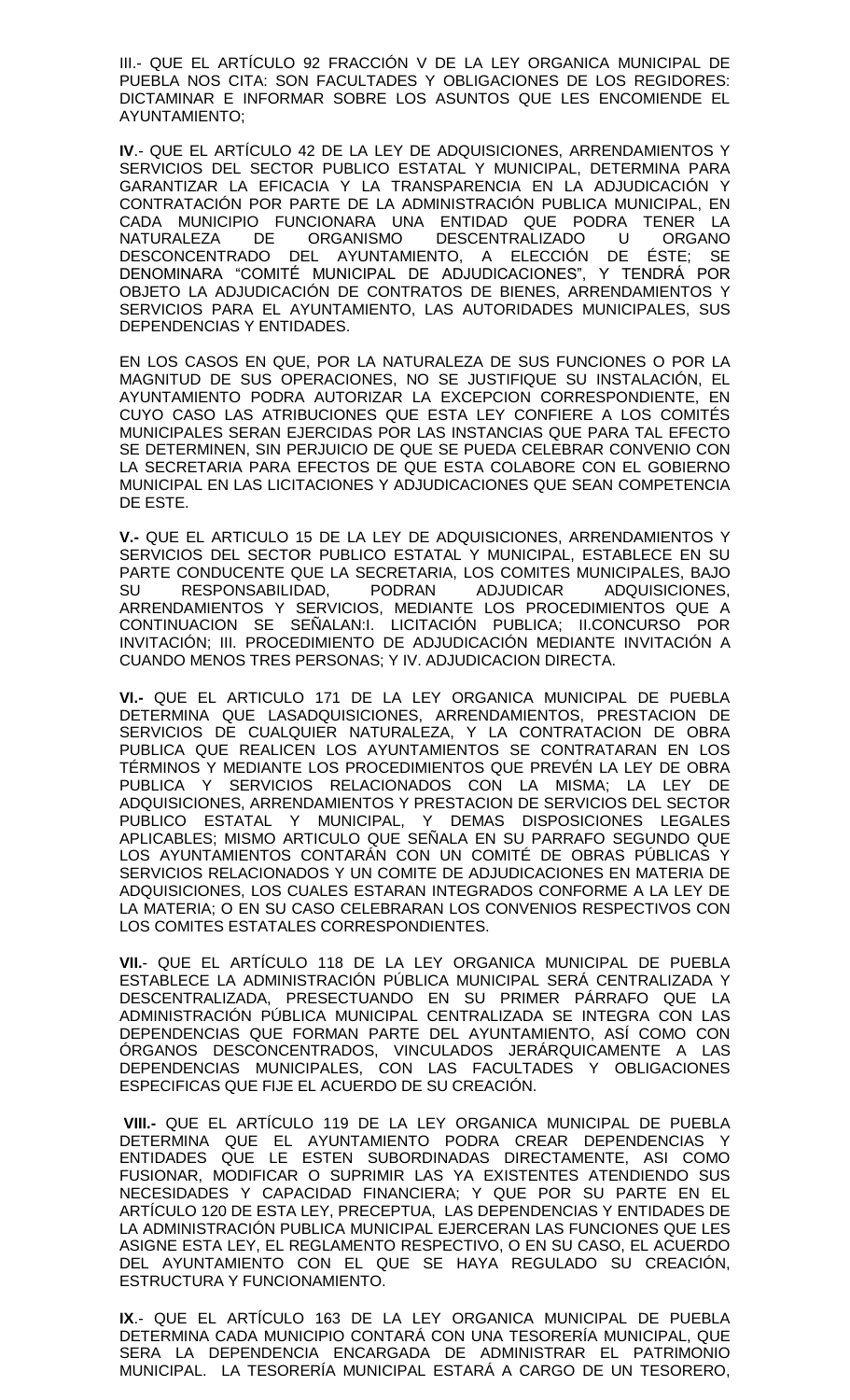QUIEN DEBERA CUMPLIR LOS MISMOS REQUISITOS SEÑALADOS PARA EL SECRETARIO DEL AYUNTAMIENTO, SERÁ NOMBRADO Y REMOVIDO POR EL AYUNTAMIENTO A PROPUESTA DEL PRESIDENTE MUNICIPAL, Y SERA REMUNERADO DE ACUERDO CON EL PRESUPUESTO RESPECTIVO.

**X**.- QUE CON FUNDAMENTO EN LAS DISPOSICIONES CONSTITUCIONALES Y LEGALES ALUDIDAS Y CON EL PROPOSITO DE ASEGURAR LA TRANSPARENCIA Y EFICACIA EN LA LICITACIÓN Y ADJUDICACION DE LAS ADQUISICIONES, ARRENDAMIENTOS Y SERVICIOS DEL H. AYUNTAMIENTO, EN SESIÓN DE CABILDO DE FECHA 26 DE FEBRERO DE 2014, SE APROBO LA CREACION DEL COMITE DE ADJUDICACIONES EN MATERIA DE ADQUISICIONES DEL MUNICIPIO DE TEHUACAN, PUEBLA. ASIMISMO EN SESIÓN EXTRAORDINARIA DE CABILDO DE FECHA 3 DE OCTUBRE DE 2014, SE APRUEBA LA MODIFICACIÓN EN CUANTO A LOS INTEGRANTES DE DICHO COMITÉ DE ADJUDICACIONES.

**XI.**- QUE EL COMITÉ DE ADJUDICACIONES EN MATERIA DE ADQUISICIONES DEL MUNICIPIO DE TEHUACÁN, PUEBLA SE INTEGRA POR LOS SIGUIENTES FUNCIONARIOS TITULARES, CADA UNO DE LOS CUALES DEBERA DESIGNAR DOS SUPLENTES:

UN PRESIDENTE (QUE SERÁ LA PRESIDENTA MUNICIPAL DEL H. AYUNTAMIENTO DE TEHUACÁN PUEBLA).

UN SECRETARIO EJECUTIVO (QUE SERÁ EL TESORERO MUNICIPAL)

UN SECRETARIO TÉCNICO (QUE SERÁ NOMBRADO POR EL COMITÉ)

SIETE VOCALES DEL SECTOR PÚBLICO MUNICIPAL QUE SERÁN LOS CC: REGIDOR PRESIDENTE DE LA COMISIÓN DE PATRIMONIO Y HACIENDA PÚBLICA MUNICIPAL, EL SECRETARIO DE SERVICIOS PÚBLICOS MUNICIPALES, DIRECTOR DE OBRAS PÚBLICAS Y DIRECTOR DE RECURSOS MATERIALES Y SERVICIOS INTERNOS, ASI COMO UN REPRESENTE DEL SECTOR SOCIAL, UNO DE LAS ORGANIZACIONES VECINALES Y OTRO DEL SECTOR PRIVADO, PROPUESTO POR LA PRESIDENTA Y APROBADO POR EL HONORABLE CABILDO, UN COMISARIO QUE SERA EL CONTRALOR MUNICIPAL.

XII.- QUE POR RENUNCIA PRESENTADA POR LOS C.C. L.A.E. HERZEN CARRILLO ARREOLA, QUIEN FUNGIA COMO SECRETARIO TÉCNICO RESPONSABLE Y DEL ING. SERGIO ELOY HERNÁNDEZ CARRIZOSA, EXDIRECTOR DE OBRAS PÚBLICAS QUIEN FUNGIA COMO VOCAL 3 DEL COMITÉ DE ADJUDICACIONES EN MATERIA DE ADQUISICIONES DEL MUNICIPIO DE TEHUACÁN, PUEBLA, SE HACE NECESARIO HACER LA MODIFICACIÓN CORRESPONDIENTE DENTRO DE LA ESTRUCTURA DEL COMITÉ Y QUEDEN INTEGRADOS AL COMITÉ DE ADJUDICACIONES EN MATERIA DE ADQUISICIONES DEL MUNICIPIO DE TEHUACÁN, PUEBLA LOS C.C. CAROLINA RAMÍREZ OLIVAREZ COMO SECRETARIO TÉCNICO RESPONSABLE DE LA ADJUDICACIÓN Y EL ING. MILTON CARLOS LÓPEZ BRETÓN, COMO VOCAL 3.

POR LO EXPUESTO Y FUNDADO EN LOS CONSIDERANDOS QUE ANTECEDEN Y EN USO DE LAS FACULTADES CONFERIDAS, SE PROPONE A CONSIDERACIÓN DE ESTE HONORABLE CUERPO COLEGIAGO EL SIGUIENTE:

### P E T I T O R I O

PRIMERO.- SE APRUEBE LA MODIFICACIÓN DE LA ESTRUCTURA DEL COMITÉ DE ADJUDICACIONES EN MATERIA DE ADQUISICIONES DEL MUNICIPIO DE TEHUACÁN, PUEBLA, QUEDANDO CONFORMADO DE LA SIGUIENTE FORMA:

C. ERNESTINA FERNÁNDEZ MÉNDEZ PRESIDENTE PRESIDENTE MUNICIPAL CONSTITUCIONAL

C. MARIA ELENA PÉREZ SIMÓN TESORERA MUNICIPAL SECRETARIO EJECUTIVO

LIC. CAROLINA RAMÍREZ OLIVAREZ SECRETARIO TÉCNICO

RESPONSABLE DE LA ADJUDICACIÓN

LAE. NORMA LILIANA FLORES MENDEZ VOCAL 1 REGIDORA PRESIDENTA DE LA COMISIÓN DE PATRIMONIO Y HACIENDA PÚBLICA MUNICIPAL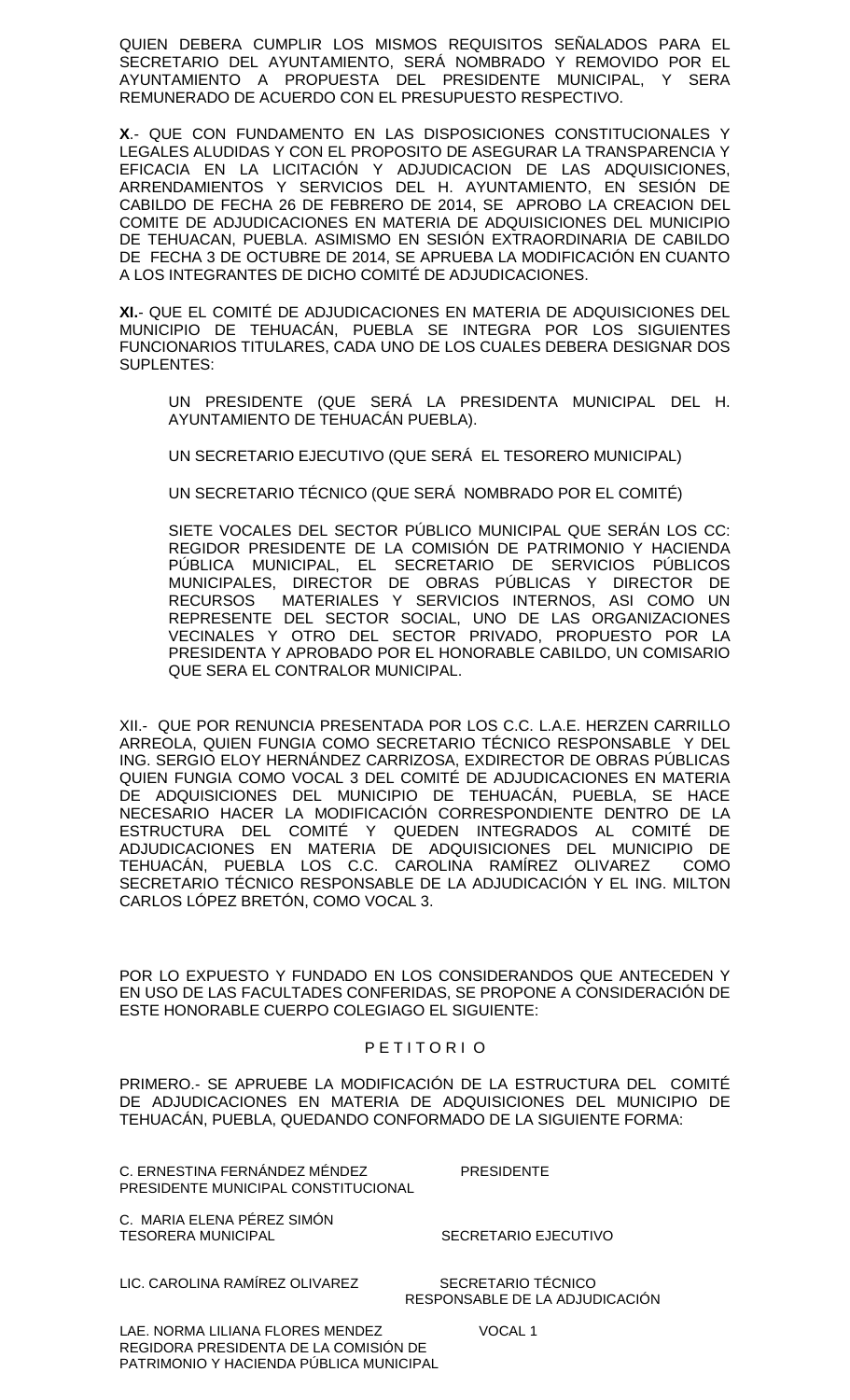| LIC. MARIO ALBERTO ANDRADES ORTIZ<br>DIRECTOR DE COMPRAS                                           | VOCAL 2             |
|----------------------------------------------------------------------------------------------------|---------------------|
| ING. MILTON CARLOS LÓPEZ BRETÓN<br>DIRECTOR DE OBRAS PUBLICAS                                      | VOCAL <sub>3</sub>  |
| C. JOSE MIGUEL HERNANDEZ MARTINEZ<br>REPRESENTANTE DEL SECTOR SOCIAL                               | VOCAL 4             |
| C. IVONNE ZAMBRANO GIL<br>(PRESIDENTA DE COLONIA)<br>REPRESENTANTE DE LAS ORGANIZACIONES VECINALES | VOCAL 5             |
| <b>C. JOSE BARROSO PEREZ</b><br>(PRESIDENTE DE HOTELEROS)<br>REPRESENTANTE DEL SECTOR PRIVADO      | VOCAL 6             |
| C.P. ADRIANA FUENTES RAMOS<br>CONTRALORAMUNICIPAL                                                  | <b>COMISIONARIO</b> |

**SEGUNDO**.- SE ACUERDE Y APRUEBE LA DENOMINACIÓN, ESTRUCTURA, INTEGRACIÓN, FUNCIONES Y COMPETENCIA DEL COMITÉ DE ADJUDICACIONES EN MATERIA DE ADQUISICIONES DEL MUNICIPIO DE TEHUCÁN, PUEBLA, ASÍ COMO LAS FACULTADES Y OBLIGACIONES DE CADA UNO DE SUS INTEGRANTES, TAL Y COMO QUEDO PRECISADO EN LOS CONSIDERANDOS XI, XII, XIII, XIV, XV, XVI, XVII, XVIII, DEL ACUERDO DE CABILDO DE FECHA 26 DE FEBRERO DE 2014.- A T E N T A M E N T E.- "POR LA FE Y LA ESPERANZA DE TEHUACÁN".- TEHUACÁN, PUEBLA, A 12 DE MAYO DE 2015.- PRESIDENTA MUNICIPAL CONSTITUCIONAL.- C. ERNESTINA FERNÁNDEZ MÉNDEZ.- FIRMA ILEGIBLE".

LA LIC. MARTHA GARCÍA DE LA CADENA ROMERO: COMENTA QUE CON TODO RESPETO HACIA LA SRA. PRESIDENTA, LE GUSTARÍA QUE CUANDO SE DEN ESTOS CAMBIOS PASEN LA INFORMACIÓN DE ESTAS PERSONAS Y AGREGARLOS A SUS DATOS DE ELLOS.

EL LIC. JOSÉ HONORIO PACHECO FLORES, COMENTA QUE LE PEDIRÁ A RECURSOS HUMANOS QUE LE ENVÍE LOS DATOS A LOS REGIDORES.

SEÑORA PRESIDENTA, REGIDORES Y SINDICO MUNICIPAL, EN VOTACIÓN SE LES CONSULTA SI SE APRUEBA LA PROPUESTA PRESENTADA EN CUESTIÓN, LOS QUE ESTÉN POR LA AFIRMATIVA SÍRVANSE MANIFESTARLO LEVANTANDO LA MANO.

HABIÉNDOSE ANALIZADO AMPLIAMENTE EL CONTENIDO DEL PETITORIO DE REFERENCIA, POR MAYORÍA CON 12 VOTOS A FAVOR Y 1 ABSTENCIÓN POR PARTE DE LA REGIDORA PALOMA NOVELO ALDAZ, INTEGRANTES DEL HONORABLE CABILDO, SE DETERMINA EL SIGUIENTE:

## **A C U E R D O**

**PRIMERO.-** SE APRUEBA LA MODIFICACIÓN DE LA ESTRUCTURA DEL **COMITÉ DE ADJUDICACIONES EN MATERIA DE ADQUISICIONES DEL MUNICIPIO DE TEHUACÁN, PUEBLA**, QUEDANDO CONFORMADO DE LA SIGUIENTE FORMA:

C. ERNESTINA FERNÁNDEZ MÉNDEZ PRESIDENTE PRESIDENTE MUNICIPAL CONSTITUCIONAL

C. MARIA ELENA PÉREZ SIMÓN TESORERA MUNICIPAL SECRETARIO EJECUTIVO

LIC. CAROLINA RAMÍREZ OLIVAREZ SECRETARIO TÉCNICO

RESPONSABLE DE LA ADJUDICACIÓN

LAE. NORMA LILIANA FLORES MENDEZ VOCAL 1 REGIDORA PRESIDENTA DE LA COMISIÓN DE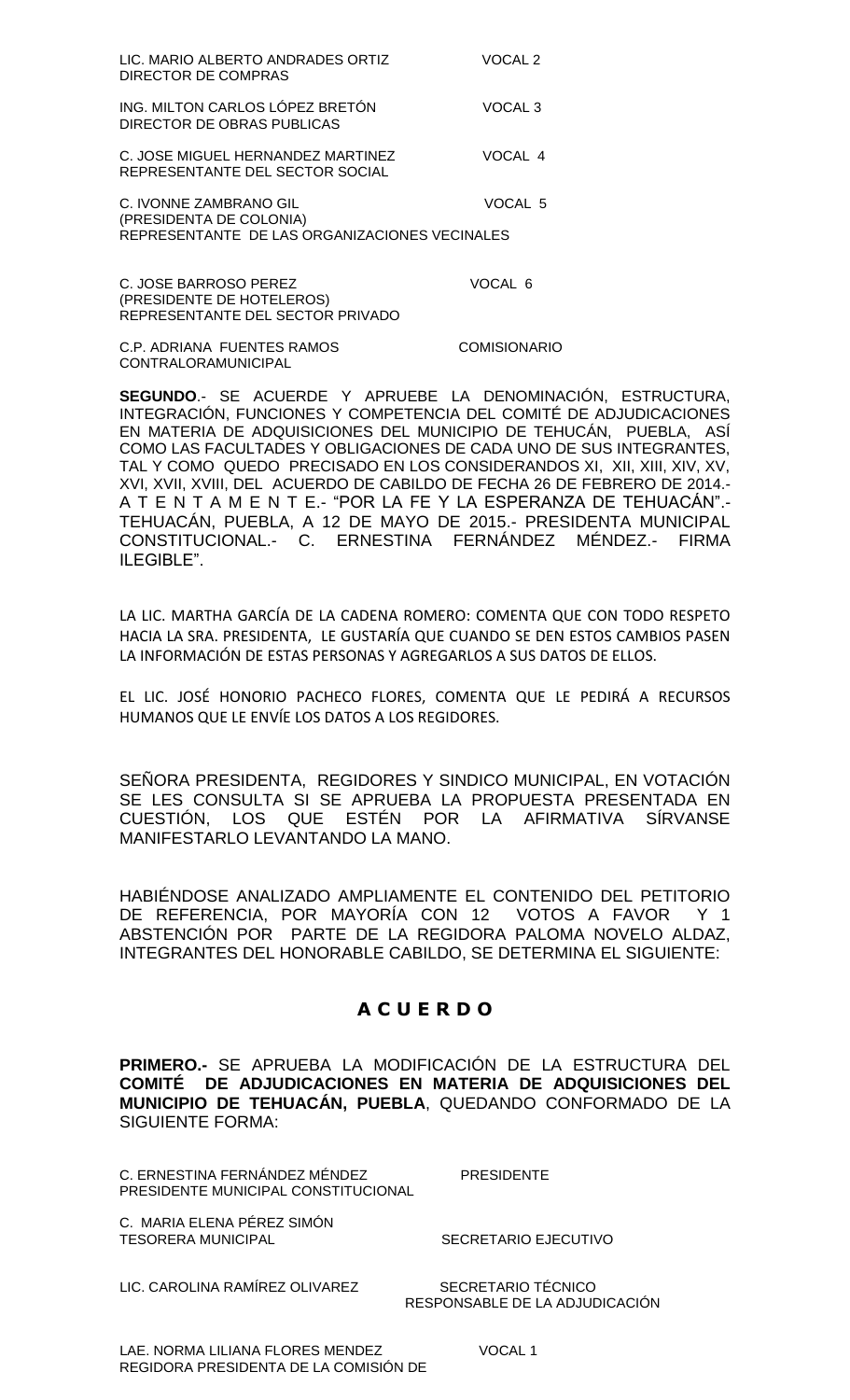PATRIMONIO Y HACIENDA PÚBLICA MUNICIPAL

| LIC. MARIO ALBERTO ANDRADES ORTIZ<br>DIRECTOR DE COMPRAS                                           | VOCAL 2            |
|----------------------------------------------------------------------------------------------------|--------------------|
| ING. MILTON CARLOS LÓPEZ BRETÓN<br>DIRECTOR DE OBRAS PUBLICAS                                      | VOCAL 3            |
| C. JOSE MIGUEL HERNANDEZ MARTINEZ<br>REPRESENTANTE DEL SECTOR SOCIAL                               | VOCAL 4            |
| C. IVONNE ZAMBRANO GIL<br>(PRESIDENTA DE COLONIA)<br>REPRESENTANTE DE LAS ORGANIZACIONES VECINALES | VOCAL <sub>5</sub> |
| C. JOSE BARROSO PEREZ<br>(PRESIDENTE DE HOTELEROS)<br>REPRESENTANTE DEL SECTOR PRIVADO             | VOCAL 6            |

C.P. ADRIANA FUENTES RAMOS COMISIONARIO CONTRALORA MUNICIPAL

**SEGUNDO**.- SE ACUERDA Y APRUEBA LA DENOMINACIÓN, ESTRUCTURA, INTEGRACIÓN, FUNCIONES Y COMPETENCIA DEL COMITÉ DE ADJUDICACIONES EN MATERIA DE ADQUISICIONES DEL MUNICIPIO DE TEHUCÁN, PUEBLA, ASÍ COMO LAS FACULTADES Y OBLIGACIONES DE CADA UNO DE SUS INTEGRANTES, TAL Y COMO QUEDO PRECISADO EN LOS CONSIDERANDOS XI, XII, XIII, XIV, XV, XVI, XVII, XVIII, DEL ACUERDO DE CABILDO DE FECHA 26 DE FEBRERO DE 2014.

LO ANTERIORMENTE CON FUNDAMENTO EN LOS INSTRUMENTOS LEGALES INVOCADOS EN EL PETITORIO DE REFERENCIA.

**PRESIDENCIA.-** ANÁLISIS, DISCUSIÓN Y EN SU CASO APROBACIÓN DEL PETITORIO QUE VERSA SOBRE LA MODIFICACIÓN EN CUANTO A LA ACTUALIZACIÓN E INTEGRACIÓN DEL VOCAL TITULAR DE DESARROLLO URBANO Y OBRAS PÚBLICAS EN EL COMITÉ DE OBRAS PÚBLICAS Y SERVICIOS RELACIONADOS DEL MUNICIPIO DE TEHUACÁN, PUEBLA, MISMO QUE FUE APROBADO EN CABILDO DE FECHA 26 DE FEBRERO DE 2014.

EL LIC. JOSÉ HONORIO PACHECO FLORES, PROCEDE A DAR LECTURA AL PETITORIO CORRESPONDIENTE, MISMO QUE A LA LETRA DICE:

### "… **HONORABLE CABILDO:**

LA SUSCRITA ERNESTINA FERNÁNDEZ MÉNDEZ, PRESIDENTE MUNICIPAL CONSTITUCIONAL DE TEHUACÁN, PUEBLA, CON LAS FACULTADES QUE ME CONFIERE EL ARTÍCULO 78 Y 91 DE LA LEY ORGANICA MUNICIPAL DEL ESTADO DE PUEBLA, TOMANDO EN CONSIDERACION LOS ARGUMENTOS DE HECHO Y DE DERECHO QUE EN EL PRESENTE SE VIERTEN SOMETO A LA ADMINSTRACIÒN DE ESTE HONORABLE CUERPO COLEGIADO EL PRESENTE DICTAMEN MEDIANTE EL CUAL SE SOLICITA: LA AUTORIZACIÒN PARA LA ACTUALIZACIÒN DE COMITÈ DE OBRAS PÙBLICAS Y SERVICIOS RELACIONADOS DEL MUNICIPIO DE TEHUACÀN, PUEBLA. Y DE LAS DESIGNACIÒN DE SU NUEVO INTEGRANTE, BASÁNDOME PARA TAL EFECTO EN LO SIGUIENTE:

### **C O N S I D E R A N D O S**

I.- QUE EL PARRAFO PRIMERO DE LA FRACCIÓN II DEL ARTÍCULO 115 DE LA CONSTITUCIÓN POLITÍCA DE LOS ESTADOS UNIDOS MEXICANOS, DETERMINA QUE LOS AYUNTAMINETOS TENDRÁN FACULTADES PARA APROBAR, DE ACUERDO CON LAS LEYES EN MATERIA MUNICIPAL QUE DEBERÁN EXPEDIR LAS LEGISLATURAS DE LOS ESTADOS, LOS BANDOS DE POLICIA Y GOBIERNO, LOS REGLAMENTOS, CIRCULARES Y DISPOSICIONES ADMINISTRATIVAS DE OBSERVANCIA GENERAL DENTRO DE SUS RESPECTIVAS JURISDICCIONES, QUE ORGANICEN LA ADMINSTRACIÓN PÚBLICA MUNICIPAL, REGULEN LAS MATERIAS, PROCEDIMIENTOS, FUNCIONES Y SERVICIOS PÚBLICOS DE SU COMPETENCIA Y ASEGUREN LA PARTICIPACIÓN CIUDADANA Y VECINAL; MISMA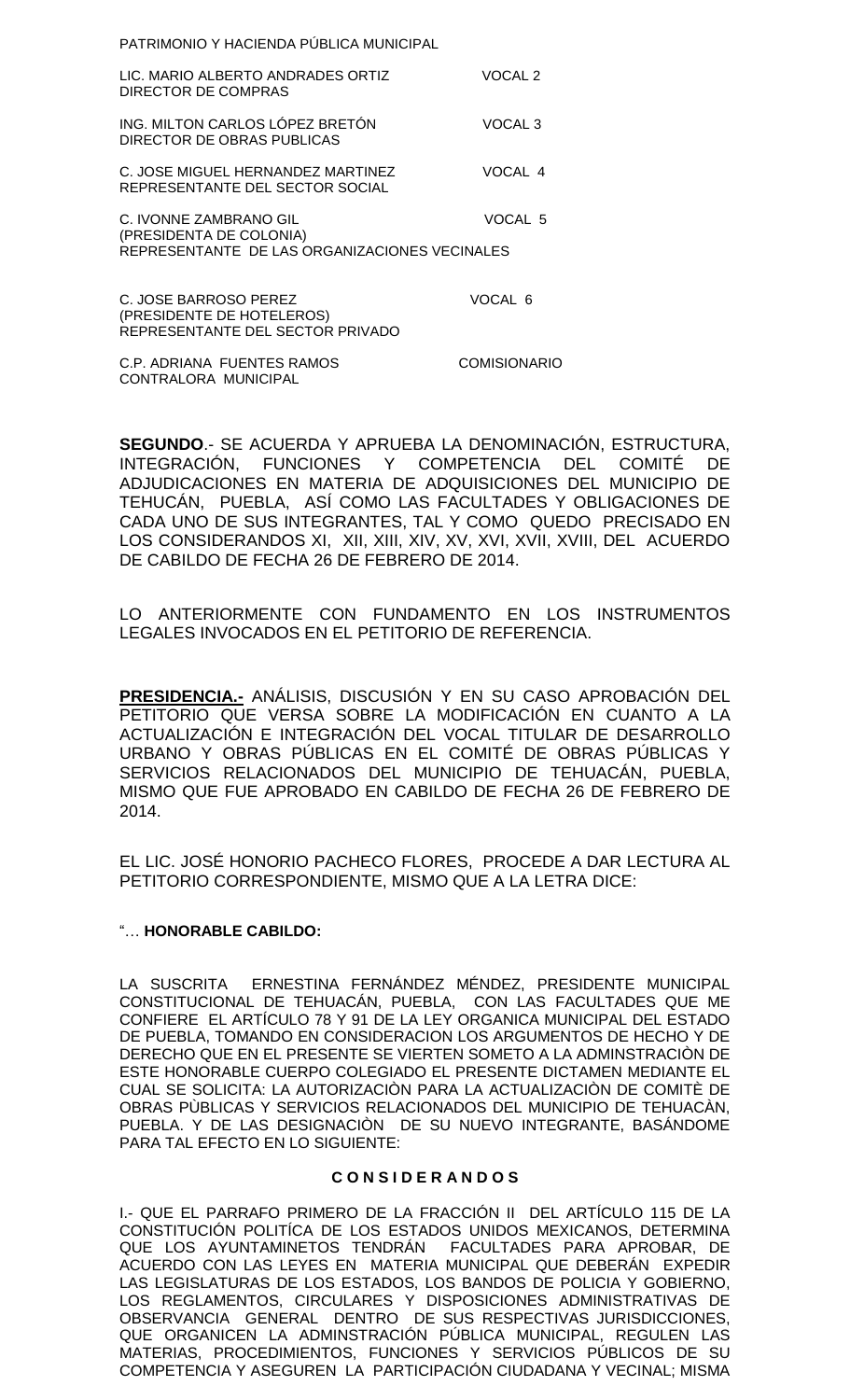DISPOSICIÓN QUE ES TRASLADADA A LA FRACCIÓN III DEL ARTÍCULO 105 DE LA COSTITUCION POLITÍCA DEL ESTADO LIBRE Y SOBERNO DE PUEBLA;

II.- QUE LA FRACCIÓN IV DEL ARTÍCULO 78 DE LA LEY ORGANICA MUNICIPAL DE PUEBLA, DETERMINA QUE SON ATRIBUCIONES DE LOS AYUNTAMIENTOS EXPEDIR BANDOS DE POLICÍA Y GOBIERNO, REGLAMENTOS, CIRCULARES Y DISPOSICIONES ADMINISTRATIVAS DE OBSERVANCIA GENERAL, REFERENTES A SU ORGANIZACIÓN, FUNCIONAMIENTO, SERVICIOS PÚBLICOS QUE DEBAN PRESTAR Y DEMÁS ASUNTOS DE SU COMPETENCIA, SUJETÁNDOSE A LAS BASES NORMATIVAS ESTABLECIDAS POR LA CONSTITUCIÓN POLÍTICA DEL ESTADO LIBRE Y SOBERANO DE PUEBLA, VIGILANDO SU OBSERVANCIA Y APLICACIÓN;

III.- QUE EL ARTÍCULO 92 FRACCIÓN V DE LA LEY ORGANICA MUNICIPAL DE PUEBLA NOS CITA SON FACULTADES Y OBLIGACIONES DE LOS REGIDORES: DICTAMINAR E INFORMAR SOBRE LOS ASUNTOS QUE LES ENCOMIENDE EL AYUNTAMIENTO; RAZON POR LA CUAL EL PRESIDENTE DE LA COMISIÒN DE DESARROLLO URBANO Y OBRAS PÙBLICAS ESTUDIA Y DICTAMINA SOBRE LA ACTUALIZACIÒN DEL COMITÈ DE OBRAS PÙBLICAS Y SERVICIOS RELACIONADOS DEL MUNICIPIO DE TEHUACAN ASÌ COMO LA DESIGNACIÒN DE SUS NUEVOS INTEGRANTES.

IV.- QUE EL ARTÌCULO 171 DE LA LEY ORGANICA MUNICIPAL DETERMINA QUE LAS ADQUISICIONES, ARRENDAMIENTOS, PRESTACIÓN DE SERVICIOS DE CUALQUIER NATURALEZA, Y LA CONTRATACIÓN DE OBRA PÚBLICA QUE REALICEN LOS AYUNTAMIENTOS SE CONTRATARÁN EN LOS TÉRMINOS Y MEDIANTE LOS PROCEDIMIENTOS QUE PREVÉN LA LEY DE OBRA PÚBLICA Y SERVICIOS RELACIONADOS CON LA MISMA; LA LEY DE ADQUISICIONES, ARRENDAMIENTOS Y PRESTACIÓN DE SERVICIOS DEL SECTOR PÚBLICO ESTATAL Y MUNICIPAL, Y DEMÁS DISPOSICIONES LEGALES APLICABLES LOS AYUNTAMIENTOS CONTARÁN CON UN COMITÉ DE OBRAS PÚBLICAS Y SERVICIOS RELACIONADOS Y UN COMITÉ DE ADJUDICACIONES EN MATERIA DE ADQUISICIONES, LOS CUALES ESTARÁN INTEGRADOS CONFORME A LA LEY DE LA MATERIA; O EN SU CASO CELEBRARAN LOS CONVENIOS RESPECTIVOS CON LOS COMITÉS ESTATALES CORRESPONDIENTES.

V.- QUE EL ARTÌCULO 25, DE LA LEY OBRAS PÙBLICAS Y SERVICIOS RELACIONADOS CON LAS MISMAS SE FACULTA A LOS TÌTULARES DE LAS DEPENDENCIAS Y LOS ÒRGANOS DE GOBIERNO DE LAS ENTIDADES A QUE EN ATENCIÒN A LA CANTIDAD DE OBRAS PÙBLICAS Y SERVICIOS RELACIONADOS CON LAS MISMAS QUE REALICEN DEBERÀN ESTABLECER COMITÈS DE OBRAS PÙBLICAS PARA LOS CASOS QUE ESTABLECE ESTA LEY MISMA DISPOSICION QUE ES TRASLADADA AL ARTÌCULO 6 DE LA LEY DE OBRA PÙBLICA Y SERVICIOS RELACIONADOS CON LA MISMA PARA EL ESTADO DE PUEBLA, EN DONDE SE ESTABLECE POR LO QUE RESPECTA A LA ADMINISTRACIÒN PÙBLICA MUNICIPAL, LA INSTRUMENTACIÒN DE LOS PROCEDIMIENTOS DE ADJUDICACIÒN EN TODAS SUS FASES, CORRERA A CARGO DE LOS COMITÈS DE OBRA PÙBLICA QUE CONSTITUYA CADA AYUNTAMIENTO.

QUE EL ARTÍCULO 15 DE LA LEY DE ADQUISICIONES, ARRENDAMIENTOS Y SERVICIOS DEL SECTOR PUBLICO ESTATAL Y MUNICIPAL, ESTABLECE EN SU PARTE CONDUCENTE QUE LA SECRETARÍA, LOS COMITÉS MUNICIPALES, BAJO<br>SU RESPONSABILIDAD, PODRÁN ADJUDICAR ADQUISICIONES, SU RESPONSABILIDAD, PODRÁN ADJUDICAR ADQUISICIONES, ARRENDAMIENTOS Y SERVICIOS, MEDIANTE LOS PROCEDIMIENTOS QUE A CONTINUACIÓN SE SEÑALAN: I.LICITACIÓN PÚBLICA; II.CONCURSO POR INVITACIÓN; III. PROCEDIMIENTO DE ADJUDICACIÓN MEDIANTE INVITACIÓN A CUANDO MENOS TRES PERSONAS; Y IV. ADJUDICACIÓN DIRECTA.

VI.- SE PROPONE QUE DICHO COMITÉ CONTINUE COMO ORGANO COLEGIADO DE DECISION QUE SE COORDINE CON LAS DIRECCIONES COMPETENTES EN LA MATERIA POR PARTE DEL HONORABLE AYUNTAMIENTO PARA LAS ACCIONES DE INSTRUMENTACIÒN DE LOS PROCESOS DE LICITACIÒN Y ADJUDICACIÒN DE OBRAS PÙBLICAS Y SERVICIOS RELACIONADOS A CARGO DEL MUNICIPIO, MEDIANTE LAS REGLAS, PROCEDIMIENTOS Y MECANISMO QUE DETERMINE LA LEY DE LA MATERIA; TAL Y COMO SE ESTABLECIÓ EN EL ACUERDO DE CABILDO DE FECHA 26 DE FEBRERO DEL AÑO 2014, EN DONDE SE APROBÓ SU CREACIÓN.

VII.- EL COMITÉ DE OBRAS PÙBLICAS Y SERVICIOS RELACIONADOS DEL MUNICIPIO DE TEHUACÀN, TENDRA LAS SIGUIENTES FUNCIONES Y ATRIBUCIONES.

LAS ESTIPULADAS EN EL ARTÌCULO 25 DE LA LEY DE OBRAS PÙBLICAS Y SERVICIOS RELACIONADOS CON LAS QUE SE DESPRENDEN: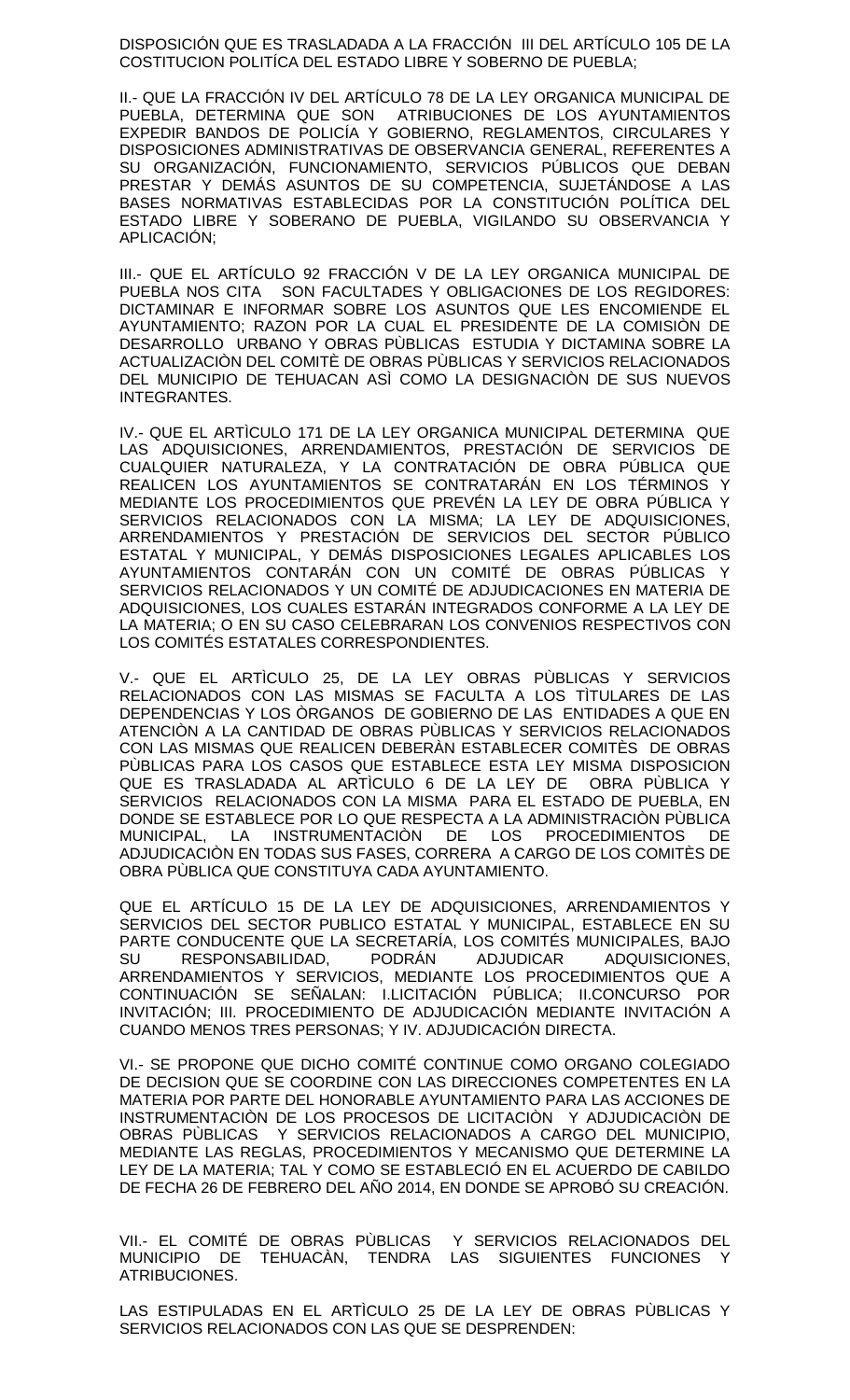I.- REVISAR EL PROGRAMA Y PRESUPUESTO DE OBRAS PÚBLICAS Y SERVICIOS RELACIONADOS CON LAS MISMAS, ASÌ COMO SUS MODIFICACIONES, Y FORMULAR LAS OBSERVACIONES Y RECOMENDACIONES CONVENIENTES;

II.- DICTAMINAR LOS PROYECTOS DE POLITICAS BASES Y LILEAMIENTOS EN MATERIA DE OBRAS PÚBLICAS Y SERVICIOS RELACIONADOS CON LAS MISMAS QUE PRESENTEN, ASÍ COMO SOMETERLAS A LA CONSIDERACIÓN DEL TITULAR DE LA DEPENDENCIA EL ÓRGANO DE GOBIERNO DE LAS ENTIDADES EN SU CASO AUTORIZAR LOS SUPUESTOS NO PREVISTOS EN LAS MISMAS.

III.- DETERMINAR, PREVIAMENTE A LA INICIACIÓN DEL PROCEDIMIENTO SOBRE LA PROCEDENCIA DE NO CELEBRAR LICITACIONES PÚBLICAS POR ENCONTRARSE EN ALGUNO DE LOS SUPUESTOS DE EXCEPCIÓN PREVISTO EN EL ARTÍCULO 42 DE ESTA LEY;

IV.- AUTORIZAR, CUANDO SE JUSTIFIQUE, LA CREACIÓN DE SUBCOMITÉS DE OBRAS PÚBLICAS, ASÍ COMO APROBAR LA INTEGRACIÓN Y FUNCIONAMIENTO DE LOS MISMOS.

V.- ELABORAR Y APROBAR EL MANUAL DE INTEGRACIÓN Y FUNCIONAMIENTO DEL COMITÉ, EN EL CUAL SE DEBERÁN CONSIDERAR CUANDO MENOS LAS SIGUIENTES BASES:

A) SERÁ PRESIDIDO POR EL OFICIAL MAYOR O EQUIVALENTE;

B) LOS VOCALES TITULARES DEBERÁN TENER UN NIVEL JERÁRQUICO MÍNIMO DE DIRECTOR GENERAL O EQUIVALENTE;

C) EL NÚMERO TOTAL DE MIEMBROS DEL COMITÉ DEBERÁ SER IMPAR QUIENES INVARIABLEMENTE DEBERÁN EMITIR SU VOTO EN CADA UNO DE LOS ASUNTOS QUE SE SOMETAN A SU CONSIDERACIÓN;

D) EL AREA JURÍDICA Y EL ORGANO INTERNO DE CONTROL DE LA DEPENDENCIA O ENTIDAD DEBERÁ ASISTIR A LAS SESIONES DEL COMITÉ, COMO ASESOR CON VOZ PERO SIN VOTO, DEBIENDO PRONUNCIARSE DE MANERA RAZONADA EN LOS ASUNTOS QUE CONOZCA EL COMITÉ. LOS ASESORES TITULARES NO PODRÁN TENER UN NIVEL JERÁRQUICO INFERIOR AL DE DIRECTOR GENERAL O EQUIVALENTE; Y

E) EL COMITÉ DEBERÁ DICTAMINAR EN LA MISMA SESIÓN LOS ASUNTOS QUE SE PRESENTEN A SU CONSIDERACIÓN, EL REGLAMENTO DE ESTA LEY ESTABLECERÁ LAS BASES CONFORME A LAS CUALES LOS COMITÉS PODRÁN DE MANERA EXCEPCIONAL DICTAMINAR LOS ASUNTOS DE UNA SIGUIENTE SESIÓN. LOS INTEGRANTES DEL COMITÉ CON DERECHO A VOZ Y VOTO, ASÍ COMO LOS ASESORES DEL MISMO PODRÁN DESIGNAR POR ESCRITO A SUS RESPECTIVOS SUPLENTES, LOS QUE DEBERÁN TENER UN NIVEL JERÁRQUICO INFERIOR A DIRECTOR DE AREA.

VI.- COADYUVAR AL CUMPLIMIENTO DE ESTA LEY Y DEMÁS DISPOSICIONES APLICABLES, Y

VII.- ANALIZAR TRIMESTRALMENTE EL INFORME DE LA CONCLUSIÓN Y RESULTADOS GENERALES DE LAS CONSTRATACIONES QUE SE REALICEN Y EN SU CASO, RECOMENDAR LAS MEDIDAS NECESARIAS PARA VERIFICAER QUE EL PROGRAMA Y PRESUPUESTO DE OBRAS Y SERVICIO SE EJECUTEN EN TIEMPO Y FORMA, ASÍ COMO PROPONER MEDIDAS TENDIENTES A MEJORAR O CORREGIR SUS PROCESOS DE CONTRATACIÓN Y EJECUCIÓN.

LAS QUE ESTABLECE EL ARTÍCULO 6 DE LA LEY DE OBRA PÚBLICA Y SERVICIOS RELACIONADOS CON LA MISMA PARA EL ESTADO DE PUEBLA, EN DONDE ESABLECE QUE POR LO QUE RESPECTA A LA ADMINISTRACIÓN PÚBLICA MUNICIPAL, LA INSTRUMENTACIÓN DE LOS PROCEDIMIENTOS DE ADJUDICACIÓN EN TODAS SUS FASES CORRERÁ A CARGO DE LOS COMITÉS DE OBRA PÚBLICA QUE CONSTITUYA CADA AYUNTAMIENTO. FUNCIÓN QUE SE VE REFORZADA CON EL ARTÍCULO 3 DEL REGLAMENTO DE LA CITADA LEY EN LA QUE SE ESTABLECE QUE ADEMÁS DE LAS OBRAS Y SERVICIOS RELACIONADOS CON LA MISMA QUE SE EJECUTEN POR EL ESTADO Y LOS MUNICIPIOS CON RECURSOS DEL RAMO GENERAL 33, SE REGIRÁN POR LA LEY Y POR PRESENTE REGLAMENTO SIN PERJUICIO DEL LÍMITE DE ATRIBUCIONES QUE DERIVEN DE LOS ORDENAMIENTOS APLICABLES EN LOS PROCESOS DE ADJUDICACIÓN DE OBRAS Y SERVICIOS RELACIONADOS ESTARÁN A CARGO DEL COMITÉ.

DE IGUAL FORMA ATENDERÁ LO DISPUESTO EN EL ARTÍCULO 56, DE LA LEY DE OBRA PÚBLICA Y SERVICIOS RELACIONADOS CON LA MISMA PARA EL ESTADO DE PUEBLA EN DONDE SEÑALA AL COMITÉ DE OBRAS COMO UNO DE LOS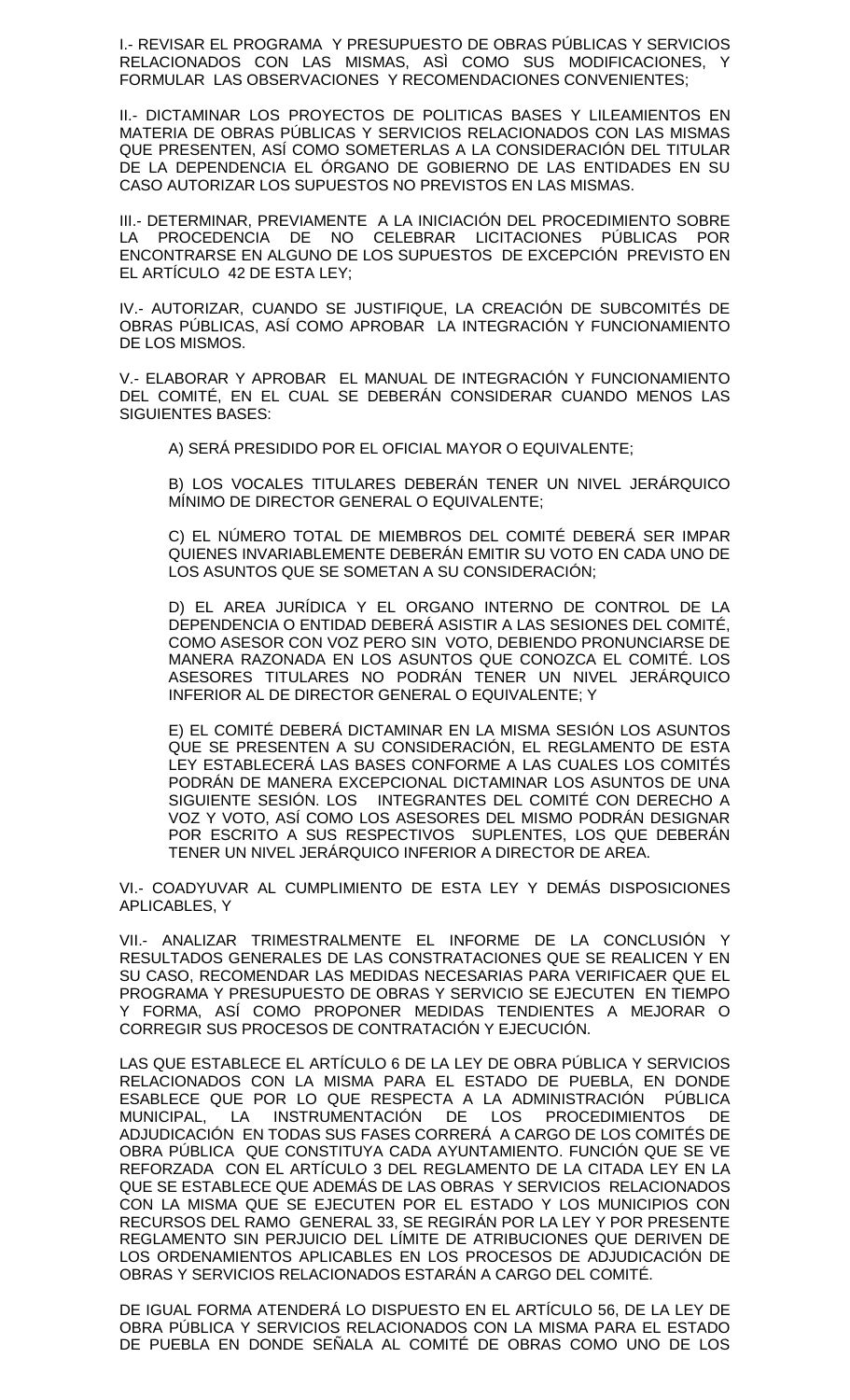RESPONSABLES PARA OTORGAR LA CALIFICACIÓN Y ADMINISTRAR EL LISTADO DE CONTRATISTAS CALIFICADOS.

LAS ANTERIORES FUNCIONES SON ENUNCIATIVAS, MAS NO LIMITATIVAS PUES ESTARÁ A LOS DISPUESTO POR EL ARTÍCULO 25 DE LA LEY DE OBRAS PÚBLICAS Y SERVICIOS RELACIONADOS CON LAS MISMAS EN SU FRACCIÓN V, DONDE SE LE INSTRUYE PARA ELABORAR Y APROBAR EL MANUAL DE INTEGRACIÓN Y FUNCIONAMIENTO DEL COMITÉ.

VIII.- QUE LA INTEGRACIÓN DEL COMITÉ SE HARÁ DE CONFORMIDAD AL ARTÍCULO 26, DEL REGLAMENTO DE LA LEY DE OBRAS PÚBLICAS Y SERVICIOS RELACIONADOS CON LAS MISMAS EL COMITÉ ESTARÁ INTEGRADO CON UN MAXIMO DE SIETE VOCALES TITULARES CON DERECHO A VOZ Y VOTO QUIENES TENDRÁN EL CARÁCTER DE MIEMBROS. SE ACTUALIZARA LA FIGURA DEL<br>SECRETARIO EJECUTIVO POR LA DE SECRETARIO TÉCNICO. SECRETARIO EJECUTIVO POR LA DE SECRETARIO TÉCNICO, ESTABLECIENDOSE LAS FUNCIONES ESTIPULADAD EN EL ARTÍCULO 30 FRACCION II DEL REGLAMENTO DE LA LEY DE OBRAS PÚBLICAS Y SERVICIOS RELACIONADOS CON LAS MISMAS, FACULTANDOLO EN ESTE MOMENTO COMO SERVIDOR PÚBLICO QUE PRESIDIRA Y TOMARÁ LAS DESICIONES DURANTE LA REALIZACIÓN DE LOS ACTOS QUE CONSTITUYEN EL PROCESO DE LICITACIÓN Y ADJUDICACIÓN DE LAS OBRAS PÚBLICAS Y SERVICIOS RELACIÓNADOS CON LAS MISMAS A CARGO DE ESTE H. AYUNTAMIENTO. SIN QUE ESTO MERME LAS FUNCIONES YA ESTABLECIDAS EN EL ACUERDO DE CABILDO DE FECHA 26 DE FEBRERO DEL AÑO 2014.

POR LO ANTERIORMENTE EXPUESTO SE DESIGNAN A LOS NUEVOS INTEGRANTES TITULARES Y SUPLENTES DEL COMITÉ DE OBRAS PÚBLICAS Y SERVICIOS RELACIONADOS DEL MUNICIPIO DE TEHUACÁN, PUEBLA, CONFORMANDOSE DE LA SIGUIENTE MANERA:

#### **CON DERECHO A VOZ Y VOTO:**

| PRESIDENTA.-                                                                                | C. ERNESTINA FERNANDEZ MENDEZ                                           |  |  |  |  |
|---------------------------------------------------------------------------------------------|-------------------------------------------------------------------------|--|--|--|--|
| <b>PRESIDENTE SUPLENTE.-</b>                                                                | LIC. JOSÉ HONORIO PACHECO FLORES                                        |  |  |  |  |
| VOCAL TITULAR DE GOBERNACIÓN,<br>JUSTICIA Y SEGURIDAD PÚBLICA.-                             | LIC. PABLO HERRERA VALENCIA.                                            |  |  |  |  |
| VOCAL SUPLENTE GOBERNACION,<br><b>JUSTICIA Y SEGURIDAD PÚBLICA.</b>                         | C. ÁNGEL ERNESTO RAMÍREZ                                                |  |  |  |  |
| VOCAL TITULAR DE PATRIMONIO Y<br>HACIENDA PÚBLICA MUNICIPAL.                                | LIC. NORMA LILIANA FLORES MÉNDEZ                                        |  |  |  |  |
| <b>VOCAL SUPLENTE DE PATRIMONIO Y</b><br><b>HACIENDA PÚBLICA MUNICIPAL.-</b>                | C. MARÍA ELENA PÉREZ SIMÓN                                              |  |  |  |  |
| <b>VOCAL TITULAR DE DESARROLLO</b><br><b>URBANO</b><br>Y<br><b>OBRAS</b><br><b>PUBLICAS</b> | <b>LÓPEZ</b><br>ING.<br><b>MILTON</b><br><b>CARLOS</b><br><b>BRETON</b> |  |  |  |  |
| <b>VOCAL SUPLENTE DE DESARROLLO</b><br>URBANO Y OBRAS PUBLICAS.                             | ING. MIGUEL ÁNGEL MACHORRO ALCALA                                       |  |  |  |  |
| <b>VOCAL TITULAR DE ECOLOGIA</b><br>Y MEDIO AMBIENTE.                                       | C. RAÚL MORENO GONZÁLEZ                                                 |  |  |  |  |
| VOCAL SUPLENTE DE ECOLOGIA<br>Y MEDIO AMBIENTE.                                             | C. GERARDO CRUZ MARTÍNEZ                                                |  |  |  |  |
| <b>VOCAL TITULAR DE DESARROLLO</b><br>ECONÓMICO.                                            | C. JESÚS AMADOR HERNÁNDEZ<br>MARTÍNEZ.                                  |  |  |  |  |
| VOCAL SUPLENTE DE DESARROLLO<br>ECONÓMICO.                                                  | C. WILLEBALDO ADÁN CEPEDA<br><b>RAMÍREZ</b>                             |  |  |  |  |
| <b>CON DERECHO A VOZ:</b>                                                                   |                                                                         |  |  |  |  |
| SECRETARIO TÉCNICO.                                                                         | C. DANIEL AGUILAR ARROYO                                                |  |  |  |  |

SECRETARIO TÉCNICO SUPLENTE.- C.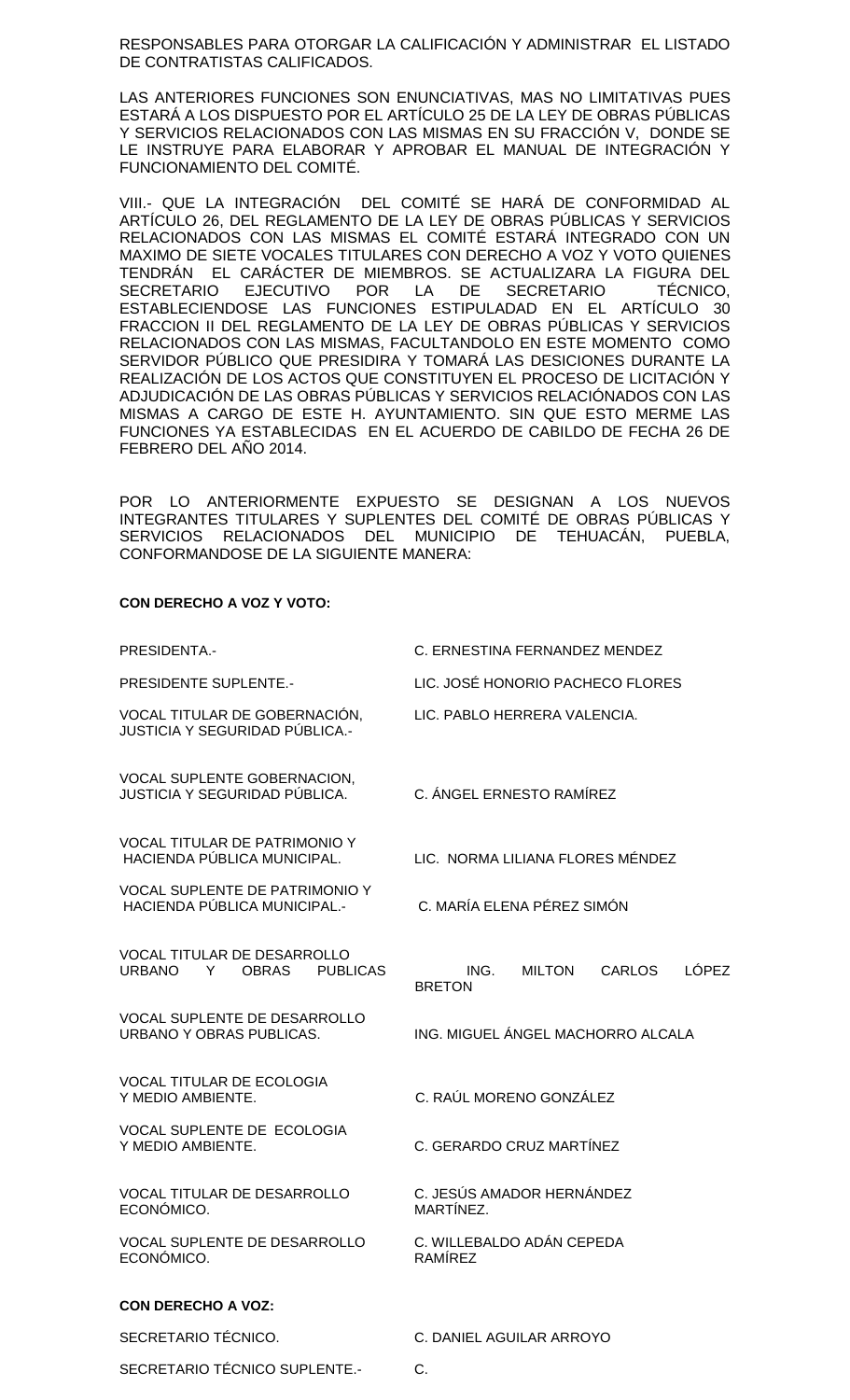DE CONFORMIDAD AL TERCER PÁRRAFO DEL ARTÍCULO 26, DEL REGLAMENTO DE LA LEY DE OBRAS PÚBLICAS Y SERVICIOS RELACIONADOS CON LAS MISMAS EL AREA JURÍDICA Y EL ORGANO INTERNO DE CONTROL EN SU CARÁCTER DE ASESORES DESIGNARÁN CADA UNO A UN SERVIDOR PÚBLICO PARA ASISTIR A LAS SESIONES DEL COMITÉ, CON VOZ PERO SIN VOTO DE MANERA ESCRITA O HACERLOS VERBALMENTE EN LA SESIÓN CORRESPONDIENTE ESTOS CARGOS SE CONFORMÁRAN DE LA SIGUIENTE MANERA:

CONTRALOR MUNICIPAL

Y COMISARIO. C.P. ADRIANA FUENTES RAMOS

SUPLENTE DE LA CONTRALOR<br>MUNICIPAL Y COMISARIO.

C. VÍCTOR GUERRERO GODÍNEZ

ASESOR JURÍDICO. LIC. MIGUEL ÁNGEL ROMERO CALDERÓN

SUPLENTE DEL ASESOR JURÍDICO.- C. MIGUEL ÁNGEL ROMERO CASTILLO

XI.- LOS INTEGRANTES DEL COMITÉ, SE REGIRÁN POR LO ESTABLECIDO EN LA LEY DE OBRAS PÚBLICAS Y SERVICIOS RELACIONADOS CON LA MISMA, EN SU REGLAMENTO, EN LA LEY DE OBRA PÚBLICA Y SERVICIOS RELACIONADOS CON LA MISMA PARA EL ESTADO DE PUEBLA Y SU REGLAMENTO Y EN EL MANUAL DE INTEGRACIÓN Y FUNCIONAMIENTO DEL COMITÉ DE OBRAS PÚBLICAS Y SERVICIOS RELACIONADOS DEL MUNICIPIO DE TEHUACÁN, EN CUAL DEBERÁ SER INSTAURADO AL MOMENTO EN QUE SE REALICE LA PRIMERA SESIÓN.

X.- QUE POR RENUNCIA PRESENTADA POR EL ING. SERGIO ELOY MARTÍNEZ CARRIZOSA, QUIEN FUNGÍA COMO VOCAL TITULAR DE DESARROLLO URBANO Y OBRAS PÚBLICAS DEL COMITÉ DE OBRAS PÚBLICAS Y SERVICIOS RELACIONADOS DEL MUNICIPIO DE TEHUACÁN, PUEBLA, ES NECESARIO HACER LA MODIFICACIÓN RESPECTIVA PARA QUE EL ING. MILTON CARLOS LÓPEZ BRETÓN, QUEDE INTEGRADO EN LA ESTRUCTURA DEL COMITÉ ALUDIDO.

POR LO EXPUESTO Y FUNDADO EN LOS CONSIDERANDOS QUE ANTECEDEN Y EN USO DE LAS FACULTADES CONFERIDAS, SOMETO A CONSIDERACIÓN DE ESTE HONORABLE CABILDO EL SIGUIENTE:

## **P E T I T O R I O**

ÚNICO.- SE APRUEBE LA MODIFICACIÓN DE LA ESTRUCTURA DEL COMITÉ DE OBRAS PÚBLICAS Y SERVICIOS RELACIONADOS DEL MUNICIPIO DE TEHUACÁN, PUEBLA, ASÍ COMO LA DESIGNACIÓN DE SU NUEVO INTEGRANTE ING. MILTON CARLOS LÓPEZ BRETÓN, TAL Y COMO HA QUEDADO SEÑALADO EN EL CUERPO DEL PRESENTE PETITORIO.- ATENTAMENTE.- "POR LA FE Y LA ESPERANZA DE TEHUACÁN".- TEHUACÁN, PUEBLA, A 12 DE MAYO DE 2015.- PRESIDENTA MUNICIPAL CONSTITUCIONAL.- C. ERNESTINA FERNÁNDEZ MÉNDEZ.- FIRMA ILEGIBLE".

EL REGIDOR VÍCTOR MANUEL RODRÍGUEZ LEZAMA: PREGUNTA QUE SI EL DE OBRAS PÚBLICAS OCUPARA DOS PUESTOS.

EL LIC. JOSÉ HONORIO PACHECO FLORES: RESPONDE QUE NO, QUE ESTOS COMITÉS SE FORMAN CON LOS MISMOS FUNCIONARIOS DEL AYUNTAMIENTO.

LA REGIDORA NORMA LILIANA FLORES MÉNDEZ: LE EXPLICA QUE SON DOS COMITÉS DIFERENTES, EL DE DESARROLLO URBANO Y OBRAS PÚBLICAS Y EL DE ADJUDICACIONES.

SEÑORA PRESIDENTA, REGIDORES Y SINDICO MUNICIPAL, EN VOTACIÓN SE LES CONSULTA SI SE APRUEBA LA PROPUESTA PRESENTADA EN CUESTIÓN, LOS QUE ESTÉN POR LA AFIRMATIVA SÍRVANSE MANIFESTARLO LEVANTANDO LA MANO.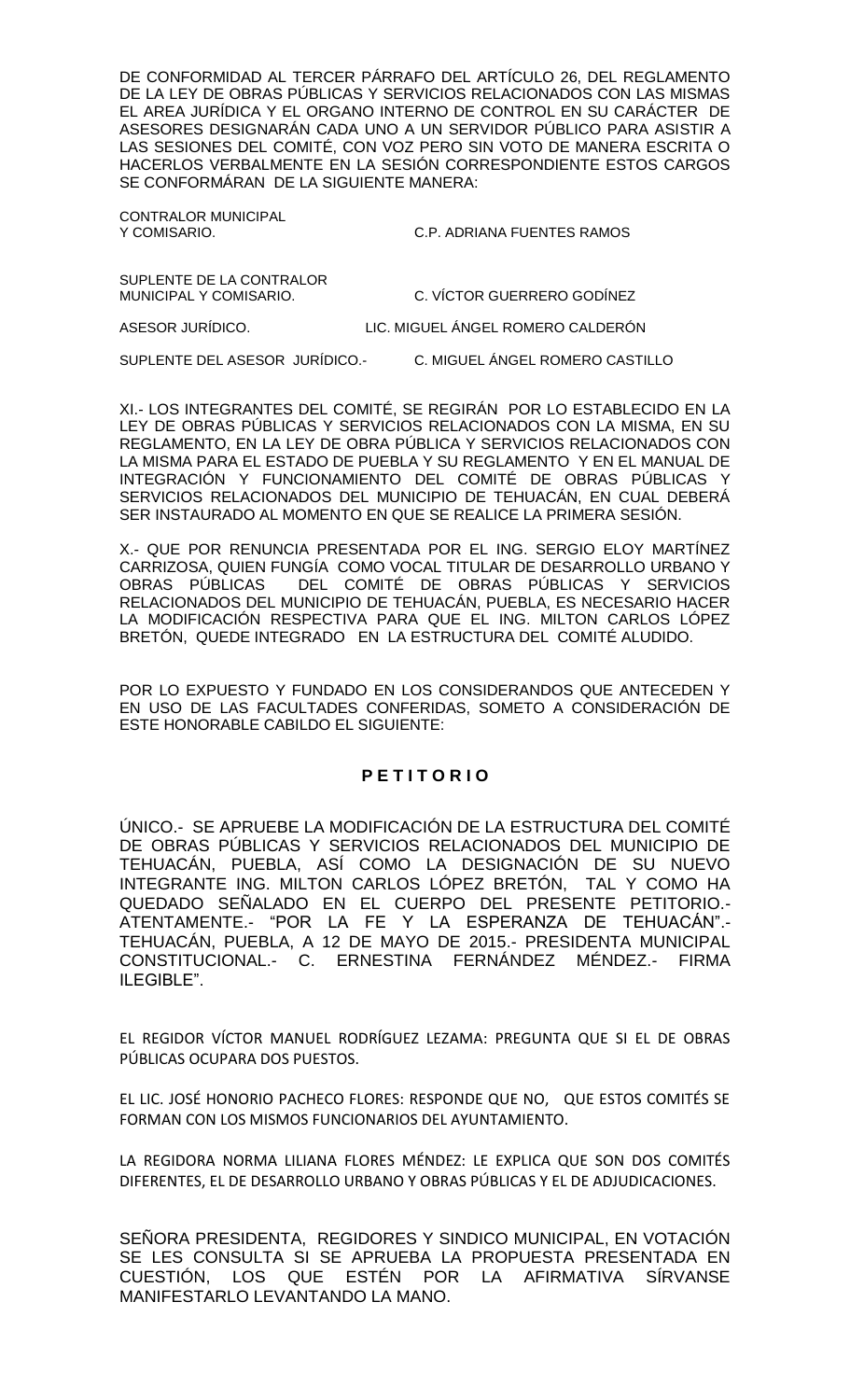HABIÉNDOSE ANALIZADO AMPLIAMENTE EL CONTENIDO DEL PETITORIO DE REFERENCIA, POR MAYORÍA CON 12 VOTOS A FAVOR Y 1 ABSTENCIÓN POR PARTE DE LA REGIDORA PALOMA NOVELO ALDAZ, INTEGRANTES DEL HONORABLE CABILDO, SE DETERMINA EL SIGUIENTE:

# **A C U E R D O**

**ÚNICO.**- SE APRUEBA LA MODIFICACIÓN DE LA ESTRUCTURA DEL COMITÉ DE OBRAS PÚBLICAS Y SERVICIOS RELACIONADOS DEL MUNICIPIO DE TEHUACÁN, PUEBLA, ASÍ COMO LA DESIGNACIÓN DE SU NUEVO INTEGRANTE ING. MILTON CARLOS LÓPEZ BRETÓN, POR LO QUE QUEDA CONFORMADO DE LA SIGUIENTE MANERA:

### **CON DERECHO A VOZ Y VOTO:**

| PRESIDENTA.-                                                                 | C. ERNESTINA FERNANDEZ MENDEZ                          |
|------------------------------------------------------------------------------|--------------------------------------------------------|
| <b>PRESIDENTE SUPLENTE.-</b>                                                 | LIC. JOSÉ HONORIO PACHECO FLORES                       |
| VOCAL TITULAR DE GOBERNACIÓN,<br><b>JUSTICIA Y SEGURIDAD PÚBLICA.-</b>       | LIC. PABLO HERRERA VALENCIA.                           |
| VOCAL SUPLENTE GOBERNACION,<br>JUSTICIA Y SEGURIDAD PÚBLICA.                 | C. ÁNGEL ERNESTO RAMÍREZ                               |
| VOCAL TITULAR DE PATRIMONIO Y<br>HACIENDA PÚBLICA MUNICIPAL.                 | LIC. NORMA LILIANA FLORES MÉNDEZ                       |
| <b>VOCAL SUPLENTE DE PATRIMONIO Y</b><br><b>HACIENDA PÚBLICA MUNICIPAL.-</b> | C. MARÍA ELENA PÉREZ SIMÓN                             |
| <b>VOCAL TITULAR DE DESARROLLO</b><br>URBANO Y OBRAS PUBLICAS.               | ING. MILTON CARLOS LÓPEZ BRETON                        |
| <b>VOCAL SUPLENTE DE DESARROLLO</b><br>URBANO Y OBRAS PUBLICAS.              | ING. MIGUEL ÁNGEL MACHORRO ALCALA                      |
| <b>VOCAL TITULAR DE ECOLOGIA</b><br>Y MEDIO AMBIENTE.                        | C. RAÚL MORENO GONZÁLEZ                                |
| VOCAL SUPLENTE DE ECOLOGIA<br>Y MEDIO AMBIENTE.                              | C. GERARDO CRUZ MARTÍNEZ                               |
| <b>VOCAL TITULAR DE DESARROLLO</b><br>ECONÓMICO.                             | C. JESÚS AMADOR HERNÁNDEZ<br>MARTÍNEZ.                 |
| VOCAL SUPLENTE DE DESARROLLO                                                 | C. WILLEBALDO ADÁN CEPEDA ECONÓMICO.<br><b>RAMÍREZ</b> |
| <b>CON DERECHO A VOZ:</b>                                                    |                                                        |

SECRETARIO TÉCNICO. C. DANIEL AGUILAR ARROYO

SECRETARIO TÉCNICO SUPLENTE.- C.

DE CONFORMIDAD AL TERCER PÁRRAFO DEL ARTÍCULO 26, DEL REGLAMENTO DE LA LEY DE OBRAS PÚBLICAS Y SERVICIOS RELACIONADOS CON LAS MISMAS EL AREA JURÍDICA Y EL ORGANO INTERNO DE CONTROL EN SU CARÁCTER DE ASESORES DESIGNARÁN CADA UNO A UN SERVIDOR PÚBLICO PARA ASISTIR A LAS SESIONES DEL COMITÉ, CON VOZ PERO SIN VOTO DE MANERA ESCRITA O HACERLOS VERBALMENTE EN LA SESIÓN CORRESPONDIENTE ESTOS CARGOS SE CONFORMÁRAN DE LA SIGUIENTE MANERA: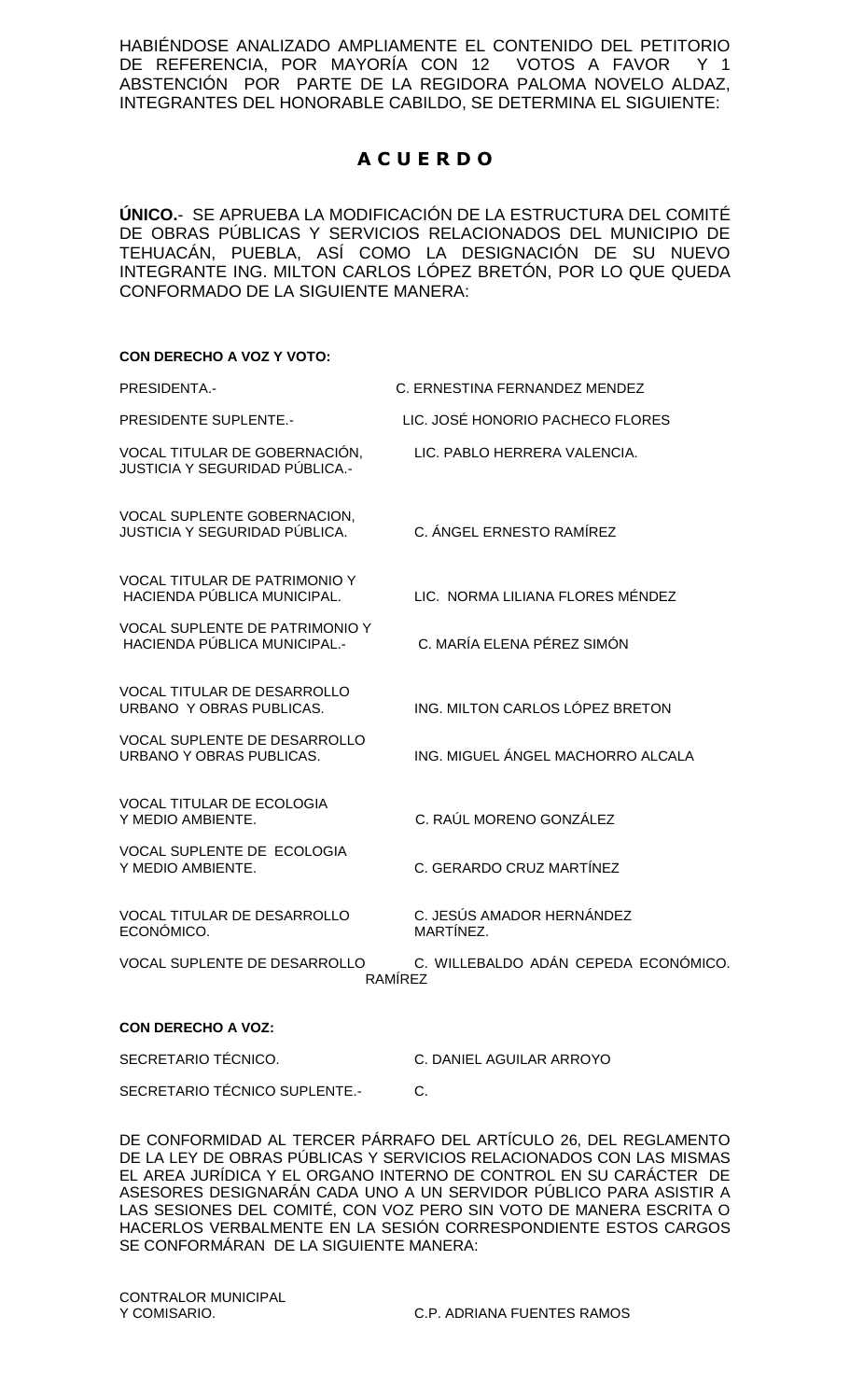| SUPLENTE DE LA CONTRALOR<br>MUNICIPAL Y COMISARIO. | C. VÍCTOR GUERRERO GODÍNEZ         |
|----------------------------------------------------|------------------------------------|
| ASESOR JURÍDICO.                                   | LIC. MIGUEL ÁNGEL ROMERO CALDERÓN. |
| SUPLENTE DEL ASESOR JURÍDICO.-                     | C. MIGUEL ÁNGEL ROMERO CASTILLO.   |

LO ANTERIORMENTE CON FUNDAMENTO EN LOS INSTRUMENTOS LEGALES INVOCADOS EN EL PETITORIO DE REFERENCIA. **COMISIÓN DE PATRIMONIO Y HACIENDA PÚBLICA MUNICIPAL.- ANÁLISIS, DISCUSIÓN Y EN SU CASO APROBACIÓN DEL DICTAMEN QUE CONTIENE: ESTADOS FINANCIEROS CORRESPONDIENTES AL MES DE ABRIL DE 2015; TRASPASOS PRESUPUESTALES DEL 01 AL 30 DE ABRIL DE 2015 Y MOVIMIENTOS PRESUPUESTALES DEL 01 AL 30 DE ABRIL DE 2015.**

SEÑORA REGIDORA TIENE USTED EL USO DE LA PALABRA.

LA REGIDORA NORMA LILIANA FLORES MÉNDEZ, PROCEDE A DAR LECTURA AL DICTAMEN CORRESPONDIENTE, MISMO QUE A LA LETRA DICE:

### **"… HONORABLE CABILDO:**

LOS SUSCRITOS REGIDORES NORMA LILIANA FLORES MÉNDEZ, JESÚS AMADOR HERNÁNDEZ MARTÍNEZ, GLADYS GUADALUPE MARTÍNEZ GONZÁLEZ, AMBROSIO LINARES AMAYO,JUAN ÁLVAREZ CAMPOS Y ABRAHAM DAVID AGUILAR SÁNCHEZ, MIEMBROS INTEGRANTES DE LA COMISIÓN DE PATRIMONIO Y HACIENDA PÚBLICA MUNICIPAL DEL H. AYUNTAMIENTO DE TEHUACÁN PUEBLA, EN USO DE LAS FACULTADES QUE NOS CONFIEREN LOS ARTÍCULOS 78 FRACCIÓN XIII, 92 FRACCIONES I,III Y V DE LA LEY ORGÁNICA MUNICIPAL, Y DE ACUERDO CON LO QUE ESTABLECEN LOS ARTÍCULOS 37 FRACCIÓN IV INCISO A), 38 FRACCIONES I, II, III INCISOS A) B) Y D) DE LA LEY DE FISCALIZACIÓN SUPERIOR Y RENDICIÓN DE CUENTAS PARA EL ESTADO DE PUEBLA, SOMETEMOS A LA CONSIDERACIÓN DE ÉSTE HONORABLE CUERPO COLEGIADO EL PRESENTE DICTAMEN QUE VERSA SOBRE LOS ESTADOS FINANCIEROS QUE COMPRENDE EL PERIODO DEL 01 AL 30 DE ABRIL DEL AÑO QUE TRANSCURRE, TRASPASOS Y MOVIMIENTOS PRESUPUESTALES DEL MISMO PERIODO.

### **C O N S I D E R A N D O**

I. QUE DE CONFORMIDAD CON LAS FRACCIONES II, IV DEL ARTÍCULO 115 DE LA CONSTITUCIÓN POLÍTICA DE LOS ESTADOS UNIDOS MEXICANOS, LOS MUNICIPIOS ESTARÁN INVESTIDOS DE PERSONALIDAD JURÍDICA Y MANEJARÁN SU PATRIMONIO CONFORME A LA LEY, LOS AYUNTAMIENTOS TENDRÁN FACULTADES PARA APROBAR, DE ACUERDO CON LAS LEYES EN MATERIA MUNICIPAL QUE DEBERÁN EXPEDIR LAS LEGISLATURAS DE LOS ESTADOS, LOS BANDOS DE POLICÍA Y GOBIERNO, LOS REGLAMENTOS, CIRCULARES Y DISPOSICIONES ADMINISTRATIVAS DE OBSERVANCIA GENERAL DENTRO DE SUS RESPECTIVAS JURISDICCIONES, QUE ORGANICE LA ADMINISTRACIÓN PÚBLICA MUNICIPAL, REGULEN LAS MATERIAS, PROCEDIMIENTOS, FUNCIONES Y SERVICIOS PÚBLICOS DE SU COMPETENCIA Y ASEGUREN LA PARTICIPACIÓN CIUDADANA Y VECINAL; ASÍ MISMO LOS MUNICIPIOS ADMINISTRARÁN LIBREMENTE SU HACIENDA, LA CUAL SE FORMARA DE LOS RENDIMIENTOS DE LOS BIENES QUE LES PERTENEZCAN, ASÍ COMO DE LAS CONTRIBUCIONES Y OTROS INGRESOS QUE LAS LEGISLATURAS ESTABLEZCAN A SU FAVOR; MISMAS DISPOSICIONES QUE SON TRASLADADAS AL PÁRRAFO PRIMERO DEL ARTICULO 103 Y A LA FRACCIÓN III DEL ARTÍCULO 105 DE LA CONSTITUCIÓN POLÍTICA DEL ESTADO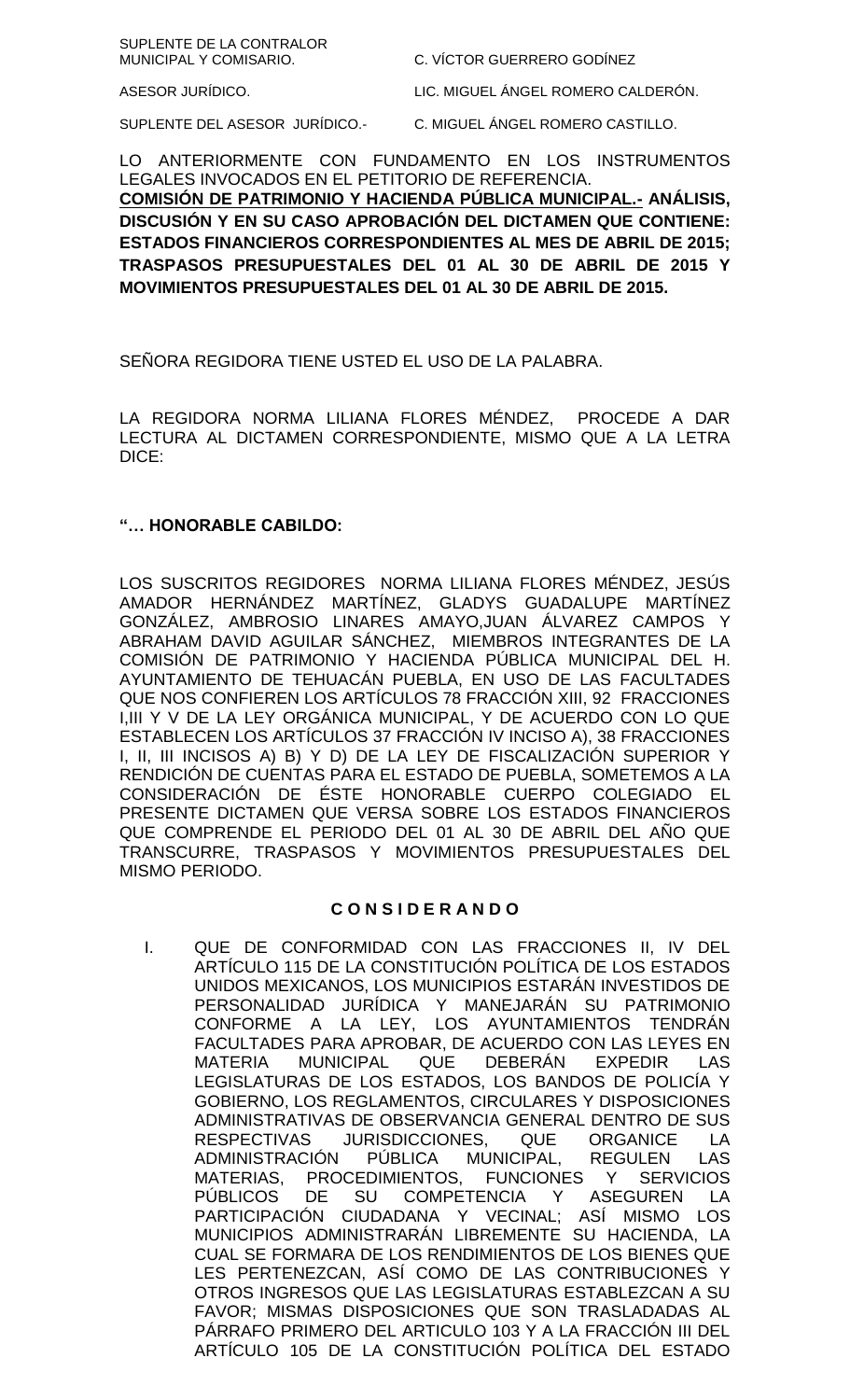LIBRE Y SOBERANO DE PUEBLA, ASÍ COMO EL ARTÍCULO 3 DE LA LEY ORGÁNICA MUNICIPAL;

- II. QUE LA FRACCIÓN XIII DEL ARTÍCULO 78 DE LA LEY ORGÁNICA MUNICIPAL DETERMINA QUE SON ATRIBUCIONES DE LOS AYUNTAMIENTOS REVISAR Y APROBAR EN ACTA CIRCUNSTANCIADA LOS ESTADOS FINANCIEROS, PARA SU REMISIÓN, EN LOS TÉRMINOS QUE SEÑALE LA LEY APLICABLE, AL ORGANO DE FISCALIZACIÓN SUPERIOR DEL ESTADO, ACTUALMENTE AUDITORIA SUPERIOR DEL ESTADO DE PUEBLA.
- III. QUE DE CONFORMIDAD CON EL ARTÍCULO 113 DE LA CONSTITUCIÓN POLÍTICA DEL ESTADO LIBRE Y SOBERANO DEL ESTADO DE PUEBLA, EL ÓRGANO DE FISCALIZACIÓN SUPERIOR DEL ESTADO, ACTUALMENTE AUDITORIA SUPERIOR DEL ESTADO, ES LA UNIDAD DE FISCALIZACIÓN, CONTROL Y EVALUACIÓN, DEPENDIENTE DEL CONGRESO DEL ESTADO, QUE CUENTA CON AUTONOMÍA TÉCNICA Y DE GESTIÓN; ENCARGADA DE REVISAR; SIN EXCEPCIÓN, LA CUENTA DE LAS HACIENDAS PÚBLICAS; EL MANEJO, LA CUSTODIA Y LA APLICACIÓN DE FONDOS Y RECURSOS DE LOS PODERES DEL ESTADO, A TRAVÉS DE LA CUENTA PÚBLICA ESTATAL, DE LOS AYUNTAMIENTOS Y DEMÁS SUJETOS DE REVISIÓN, ASÍ COMO VERIFICAR EL CUMPLIMIENTO DE LOS OBJETIVOS CONTENIDOS EN LOS PLANES Y PROGRAMAS ESTABLECIDOS, EN LOS TÉRMINOS DE LAS LEYES RESPECTIVAS.
- IV. QUE DE CONFORMIDAD CON EL ARTÍCULO 2 FRACCIÓN XXIII DE LA LEY DE FISCALIZACIÓN SUPERIOR Y RENDICIÓN DE CUENTAS PARA EL ESTADO DE PUEBLA, SE SEÑALA ENTRE OTROS A LOS AYUNTAMIENTOS COMO SUJETOS DE REVISIÓN.
- V. QUE LA LEY DE FISCALIZACIÓN SUPERIOR Y RENDICIÓN DE CUENTAS PARA EL ESTADO DE PUEBLA DISPONE QUE "PARA LA REVISIÓN Y FISCALIZACIÓN SUPERIOR DE LA CUENTA PÚBLICA, EL ÓRGANO FISCALIZADOR TENDRÁ LAS ATRIBUCIONES SIGUIENTES:

REVISAR LOS ESTADOS FINANCIEROS QUE EN FORMA MENSUAL DEBERÁN DE ENTREGAR ALA AUDITORÍA SUPERIOR DEL ESTADO, LOS SUJETOS DE REVISIÓN, ASÍ COMO LAS INSTITUCIONES PÚBLICAS Y PRIVADAS QUE ADMINISTREN RECURSOS FINANCIEROS DEL GOBIERNO DEL ESTADO O DE OTRA FUENTE DE FINANCIAMIENTO QUE AFECTE O MODIFIQUE EL PATRIMONIO PÚBLICO.

- VI. QUE DE CONFORMIDAD CON EL ARTÍCULO 37 FRACCIÓN IV INCISO A), DE LA LEY DE FISCALIZACIÓN SUPERIOR Y RENDICIÓN DE CUENTAS PARA EL ESTADO DE PUEBLA, LOS ESTADOS FINANCIEROS, DEBERÁ PRESENTARSE ANTE EL ORGANISMO FISCALIZADOR, A TRAVÉS DE QUIENES SEAN O HAYAN SIDO SUS TITULARES O REPRESENTANTES LEGALES, EN LOS TÉRMINOS Y PLAZOS QUE DISPONE DICHO ORDENAMIENTO Y DEMÁS DISPOSICIONES APLICABLES.
- VII. QUE DE LA REVISIÓN EFECTUADA A LOS ESTADOS FINANCIEROS REFERIDO EN EL PROEMIO DEL PRESENTE INSTRUMENTO SE ADVIERTEN EN SU INTEGRACIÓN LOS SIGUIENTES RUBROS:

| ESTADO DE ORIGEN Y APLICACIÓN DE RECURSOS DEL 01 AL 30 DE ABRIL DE 2015 |              |                                 |               |  |
|-------------------------------------------------------------------------|--------------|---------------------------------|---------------|--|
| APLICACIÓN DE RECURSOS<br><b>ORIGEN DE RECURSOS</b>                     |              |                                 |               |  |
| <b>IMPUESTOS</b>                                                        | 1,313,174.00 | <b>I SERVICIOS PERSONALES</b>   | 14,879,497.00 |  |
| <b>DERECHOS</b>                                                         | 4,197,185.15 | <b>MATERIALES Y SUMINISTROS</b> | 1,934,916.07  |  |
| <b>PRODUCTOS</b>                                                        | 385,610.22   | SERVICIOS GENERALES             | 4,787,368.15  |  |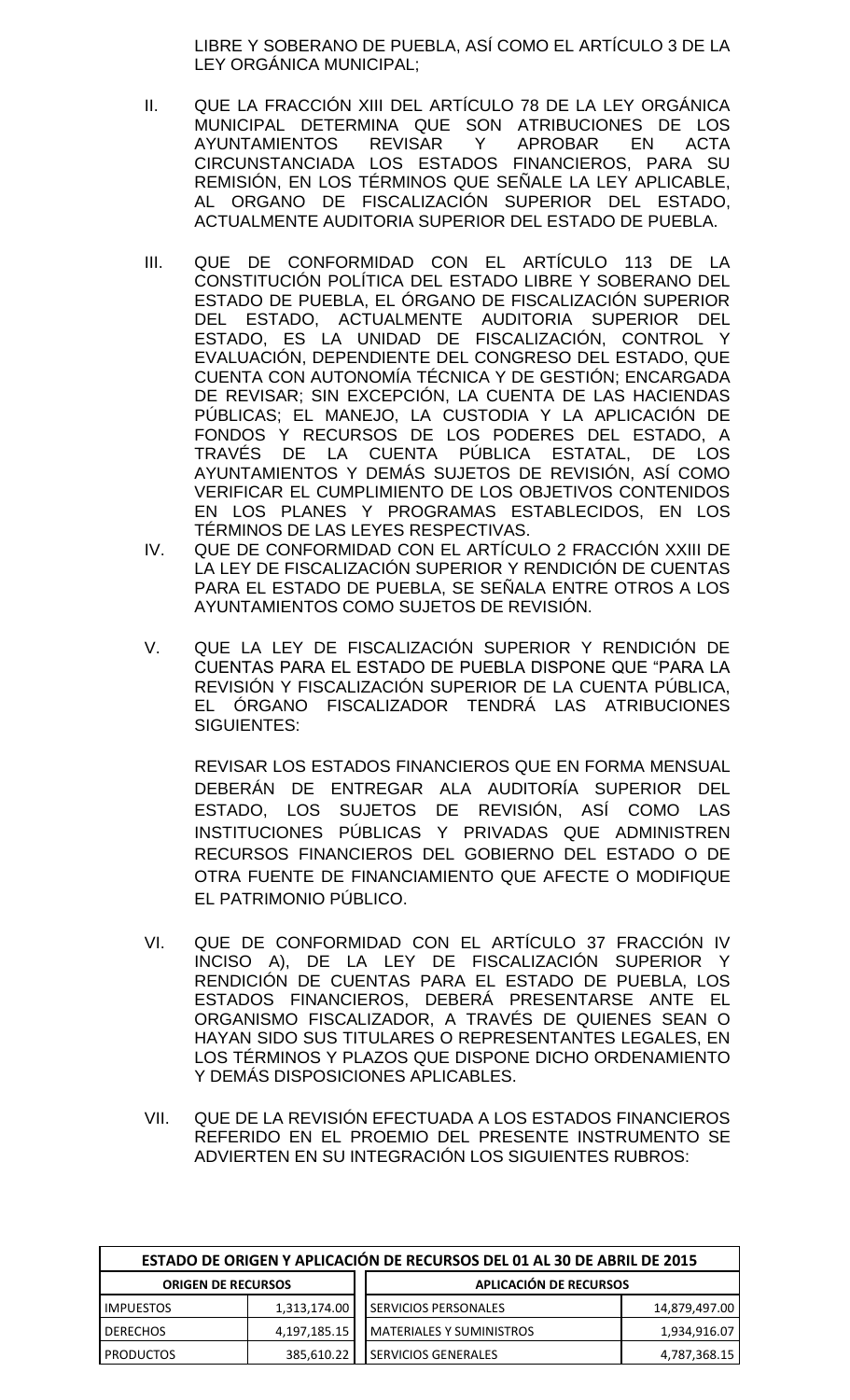| 51,371,411.35 | TOTAL DE APLICACIÓN DE RECURSOS   | 27,610,933.25 |
|---------------|-----------------------------------|---------------|
|               |                                   |               |
|               |                                   |               |
|               |                                   |               |
| 26,172,937.06 | <b>OTROS</b>                      | 0.00          |
|               | DEUDA PÚBLICA PASIVO CIRCULANTE Y |               |
| 5,163,492.82  | <b>INVERSIÓN PÚBLICA</b>          | 3,114,792.00  |
|               |                                   |               |
| 13,201,299.59 | BIENES MUEBLES E INMUEBLES        | 319,503.70    |
| 937,712.51    | SUBSIDIOS, TRASFERENCIAS Y AYUDAS | 2,574,856.33  |
|               |                                   |               |

| l REMANENTE DEL EJERCICIO | 23,760,478.10 |
|---------------------------|---------------|
|                           |               |
| <b>SUMAS IGUALES</b>      | 51,371,411.35 |

- VIII. QUE UNA VEZ EFECTUADA LA REVISIÓN ÚNICAMENTE DE LAS CIFRAS FINALES QUE INTEGRAN LOS ESTADOS FINANCIEROS, LA COMISIÓN EMITE LA APROBACIÓN DE LAS MISMAS EN EL ENTENDIDO DE QUE ES LA TESORERÍA MUNICIPAL QUIEN REVISA EL DETALLE DE DICHAS CIFRAS Y MUESTRA EL ORIGEN DE LOS RECURSOS, EL DESTINO Y APLICACIÓN DE GASTOS TOTALES DE QUE DISPUSO EL AYUNTAMIENTO POR EL PERIODO COMPRENDIDO DEL 01 AL 30 DE ABRIL DEL AÑO 2015, RESERVÁNDOSE LA COMISIÓN EL DETALLE EN CASO DE CREERLO NECESARIO A TRAVÉS DE LOS MECANISMOS DE CONTROL IMPLEMENTADOS POR EL AYUNTAMIENTO Y EN LAS REVISIONES QUE POR LEY HACE LA AUDITORIA SUPERIOR DEL ESTADO.
- IX. QUE EFECTUADA LA REVISIÓN A LOS TRASPASOS PRESUPUESTALES CORRESPONDIENTES AL PERIODO COMPRENDIDO DEL 01 AL 30 DE ABRILDEL MISMO AÑO, SE APERCIBE EL RESULTADO FINANCIERO OBTENIDO QUE ES EL SIGUIENTE:

| LISTA DE TRASPASOS PRESUPUESTALES DEL 01 AL 30 DE ABRIL DE 2015 |  |  |
|-----------------------------------------------------------------|--|--|
|                                                                 |  |  |

| Fecha     | Número     | <b>Cuenta Otorgante</b> | Cuenta Receptora | Cantidad     |
|-----------|------------|-------------------------|------------------|--------------|
| 30-abr-15 | 04JHN00001 | 600061006104            | 600061006138     | 39,715.00    |
| 30-abr-15 | 04JHN00002 | 600061006104            | 600061006138     | 47,581.00    |
| 30-abr-15 | 04JHN00003 | 600061006104            | 600061006138     | 5,846.00     |
| 30-abr-15 | 04JHN00004 | 600061006104            | 600061006138     | 452,829.00   |
| 30-abr-15 | 04JHN00005 | 600061006104            | 600061006138     | 8,540.00     |
| 30-abr-15 | 04JHN00006 | 600061006104            | 600061006138     | 30,005.00    |
| 30-abr-15 | 04JHN00007 | 600061006104            | 600061006138     | 13,344.00    |
| 30-abr-15 | 04LMP00001 | 600061006113            | 600061006103     | 45,240.00    |
| 30-abr-15 | 04LMP00002 | 600061006113            | 600061006103     | 222,720.00   |
| 30-abr-15 | 04LMP00003 | 600061006113            | 600061006103     | 30,624.00    |
| 30-abr-15 | 04MMC00001 | 100011001104            | 100011001104     | 14,289.31    |
| 30-abr-15 | 04MMC00002 | 100013001305            | 100013001305     | 7,530.36     |
| 30-abr-15 | 04MMC00003 | 100013001305            | 100013001305     | 123,634.00   |
| 30-abr-15 | 04MMC00004 | 100013001305            | 100013001305     | 2,314.00     |
| 30-abr-15 | 04MMC00005 | 300033003301            | 300033003301     | 620.00       |
| 30-abr-15 | 04MMC00006 | 300033003301            | 300033003301     | 660.00       |
| 30-abr-15 | 04MMC00007 | 300033003301            | 300033003301     | 8,988.89     |
| 30-abr-15 | 04MMC00008 | 300033003301            | 300033003301     | 350.00       |
| 30-abr-15 | 04MMC00009 | 300033003301            | 300033003301     | 2,025.00     |
| 30-abr-15 | 04MMC00010 | 300033003301            | 300034003407     | 28,057.00    |
| 30-abr-15 | 04MMC00011 | 300033003301            | 300034003407     | 21,350.00    |
| 30-abr-15 | 04MMC00012 | 400041004105            | 400042004201     | 160.00       |
| 30-abr-15 | 04MMC00013 | 06000607                | 06000603         | 7,785.13     |
| 30-abr-15 | 04MMC00014 | 06000607                | 060006100004     | 3,580.00     |
| 30-abr-15 | 04MMC00015 | 06000607                | 060006100006     | 1,780.00     |
| 30-abr-15 | 04MMC00016 | 060006100032            | 06000603         | 4,371.51     |
| 30-abr-15 | 04MMC00017 | 070007040008            | 070007040012     | 499,500.00   |
| 30-abr-15 | 04MMC00018 | 070007040008            | 070007020001     | 1,344.69     |
| 30-abr-15 | 04MMC00019 | 070007040008            | 070007040004     | 5,936,762.50 |
| 30-abr-15 | 04SSA00001 | 600061006134            | 600061006134     | 16,272.48    |
| 30-abr-15 | 04SSA00002 | 020002010008            | 020002010011     | 5,949.44     |
| 30-abr-15 | 04SSA00003 | 020002050013            | 020002050008     | 112,128.00   |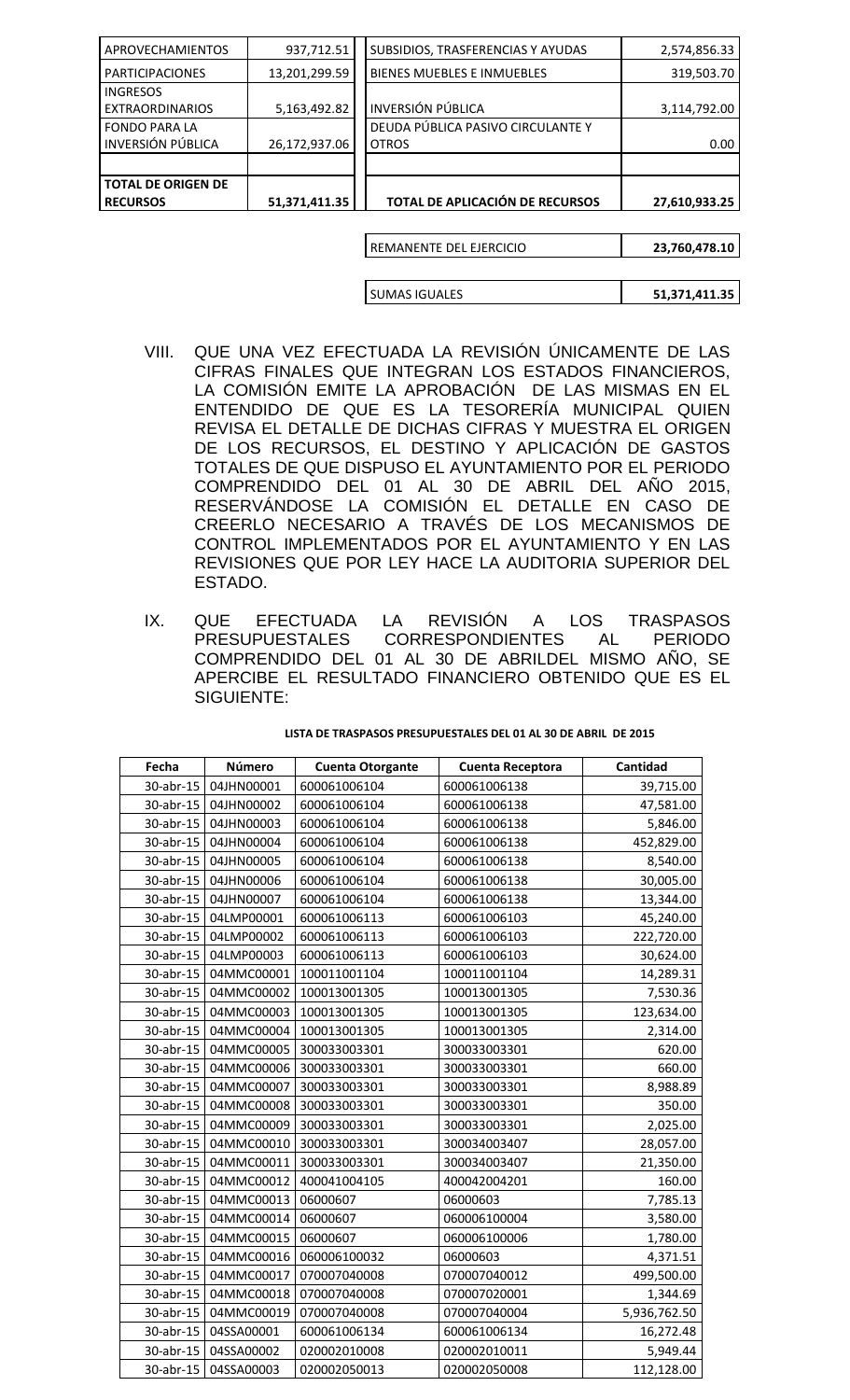|              | 30-abr-15 04SSA00004   | 020002050013      | 020002050016      | 371.00     |
|--------------|------------------------|-------------------|-------------------|------------|
| 30-abr-15    | 04SSA00005             | 020002050013      | 020002050017      | 14,121.00  |
| 30-abr-15    | 04SSA00006             | 020002050013      | 020002050019      | 657.00     |
| 30-abr-15    | 04SSA00007             | 020002060001      | 020002060003      | 2,550.00   |
| 30-abr-15    | 04SSA00008             | 020002070002      | 020002070001      | 15,456.50  |
| 30-abr-15    | 04SSA00009             | 020002070002      | 020002070005      | 16,301.60  |
| 30-abr-15    | 04SSA00010             | 020002070002      | 020002070012      | 647.00     |
|              |                        |                   |                   |            |
| 30-abr-15    | 04SSA00011             | 040004020001      | 040004020002      | 213,396.00 |
| 30-abr-15    | 04SSA00012             | 040004020001      | 040004020003      | 13,510.00  |
| 30-abr-15    | 04SSA00013             | 040004020001      | 040004020004      | 6,645.00   |
| 30-abr-15    | 04SSA00014             | 040004020001      | 040004020009      | 500.00     |
| 30-abr-15    | 04SSA00015             | 040004020001      | 040004020010      | 2,325.75   |
| 30-abr-15    | 04SSA00016             | 06000606000300014 | 06000606000300002 | 6,000.00   |
| 30-abr-15    | 04SSA00017             | 06000606000300014 | 06000606000300004 | 3,973.88   |
| 30-abr-15    | 04SSA00018             | 06000606000300014 | 06000606000300006 | 30,622.43  |
| 30-abr-15    | 04SSA00019             | 06000606000300014 | 06000606000300007 | 8,298.00   |
| 30-abr-15    | 04SSA00020             | 06000606000300014 | 06000606000300008 | 165,360.00 |
| 30-abr-15    | 04SSA00021             | 06000606000300014 | 06000606000300015 | 115,361.58 |
|              |                        | 06000606000300014 |                   |            |
| 30-abr-15    | 04SSA00022             |                   | 06000606000300016 | 43,269.00  |
| 30-abr-15    | 04SSA00023             | 06000606000300014 | 06000606000300022 | 107,021.50 |
| 30-abr-15    | 04SSA00024             | 060006100032      | 060006100002      | 0.05       |
| 30-abr-15    | 04SSA00025             | 060006100032      | 060006100041      | 31,825.48  |
| 30-abr-15    | 04SSA00026             | 200021002102      | 200021002102      | 318.42     |
| 30-abr-15    | 04SSA00027             | 200021002103      | 200021002103      | 7,095.00   |
| 30-abr-15    | 04SSA00028             | 200021002103      | 200021002103      | 1,457.13   |
| 30-abr-15    | 04SSA00029             | 200021002105      | 200021002105      | 3,266.05   |
| 30-abr-15    | 04SSA00030             | 200021002105      | 200021002105      | 1,125.01   |
| 30-abr-15    | 04SSA00031             | 200021002106      | 200021002106      | 1,989.40   |
| 30-abr-15    | 04SSA00032             | 200022002201      | 200022002201      | 280.00     |
|              |                        |                   |                   |            |
| 30-abr-15    | 04SSA00033             | 200022002201      | 200022002203      | 1,544.02   |
| $30$ -abr-15 | 04SSA00034             | 200022002201      | 200022002203      | 40.02      |
| 30-abr-15    | 04SSA00035             | 200022002201      | 200022002203      | 23.98      |
| 30-abr-15    | 04SSA00036             | 200022002201      | 200022002203      | 8.00       |
|              | 30-abr-15   04SSA00037 | 200022002201      | 200022002203      | 181.98     |
| 30-abr-15    | 04SSA00038             | 200023002302      | 200023002302      | 484.99     |
| 30-abr-15    | 04SSA00039             | 200025002503      | 200025002503      | 1,401.48   |
| 30-abr-15    | 04SSA00040             | 200025002503      | 200025002503      | 6,749.40   |
| 30-abr-15    | 04SSA00041             | 200025002503      | 200025002503      | 1,218.50   |
| 30-abr-15    | 04SSA00042             | 200025002503      | 200025002503      | 5,824.60   |
| 30-abr-15    | 04SSA00043             | 200025002504      | 200025002504      | 2,000.00   |
|              | 04SSA00044             |                   |                   |            |
| 30-abr-15    |                        | 200025002550      | 200025002550      | 10,243.00  |
| 30-abr-15    | 04SSA00045             | 200026002601      | 200026002601      | 6,323.10   |
| 30-abr-15    | 04SSA00046             | 200026002602      | 200026002602      | 224.02     |
| 30-abr-15    | 04SSA00047             | 300031003101      | 300031003101      | 208.80     |
| 30-abr-15    | 04SSA00048             | 300031003101      | 300031003101      | 417.60     |
| 30-abr-15    | 04SSA00049             | 300031003101      | 300031003101      | 208.80     |
| 30-abr-15    | 04SSA00050             | 300031003103      | 300031003103      | 1,446.00   |
| 30-abr-15    | 04SSA00051             | 300032003204      | 300032003204      | 8.00       |
| 30-abr-15    | 04SSA00052             | 300032003206      | 300032003206      | 5,878.14   |
| 30-abr-15    | 04SSA00053             | 300032003206      | 300032003206      | 3,445.86   |
| 30-abr-15    | 04SSA00054             | 300033003301      | 300033003301      | 200.00     |
| 30-abr-15    | 04SSA00055             | 300033003301      | 300033003301      | 13,213.10  |
|              | 04SSA00056             |                   |                   |            |
| 30-abr-15    |                        | 300033003302      | 300033003302      | 12,006.00  |
| 30-abr-15    | 04SSA00057             | 300034003413      | 300034003402      | 1,740.00   |
| 30-abr-15    | 04SSA00058             | 300034003407      | 300034003407      | 247,660.00 |
| 30-abr-15    | 04SSA00059             | 300035003501      | 300035003501      | 1,560.00   |
| 30-abr-15    | 04SSA00060             | 300035003501      | 300035003501      | 499.76     |
| 30-abr-15    | 04SSA00061             | 300035003503      | 300035003503      | 1,582.75   |
| 30-abr-15    | 04SSA00062             | 300035003504      | 300035003504      | 19,150.68  |
| 30-abr-15    | 04SSA00063             | 300035003504      | 300035003504      | 114.96     |
| 30-abr-15    | 04SSA00064             | 300035003504      | 300035003504      | 116.00     |
| 30-abr-15    | 04SSA00065             | 300035003510      | 300035003510      | 7,192.00   |
| 30-abr-15    | 04SSA00066             | 300036003602      | 300036003602      | 3,654.00   |
|              |                        |                   |                   |            |
| 30-abr-15    | 04SSA00067             | 300037003701      | 300037003701      | 1,340.00   |
| 30-abr-15    | 04SSA00068             | 300037003701      | 300037003701      | 536.00     |
|              | 30-abr-15 04SSA00069   | 300037003701      | 300037003701      | 1,626.50   |
| 30-abr-15    | 04SSA00070             | 300037003702      | 300037003702      | 7,762.04   |
| 30-abr-15    | 04SSA00071             | 300037003702      | 300037003702      | 2,244.50   |
| 30-abr-15    | 04SSA00072             | 300037003702      | 300037003702      | 258.00     |
| 30-abr-15    | 04SSA00073             | 300037003702      | 300037003702      | 4,545.90   |
|              | 30-abr-15   04SSA00074 | 300038003802      | 300038003802      | 233.92     |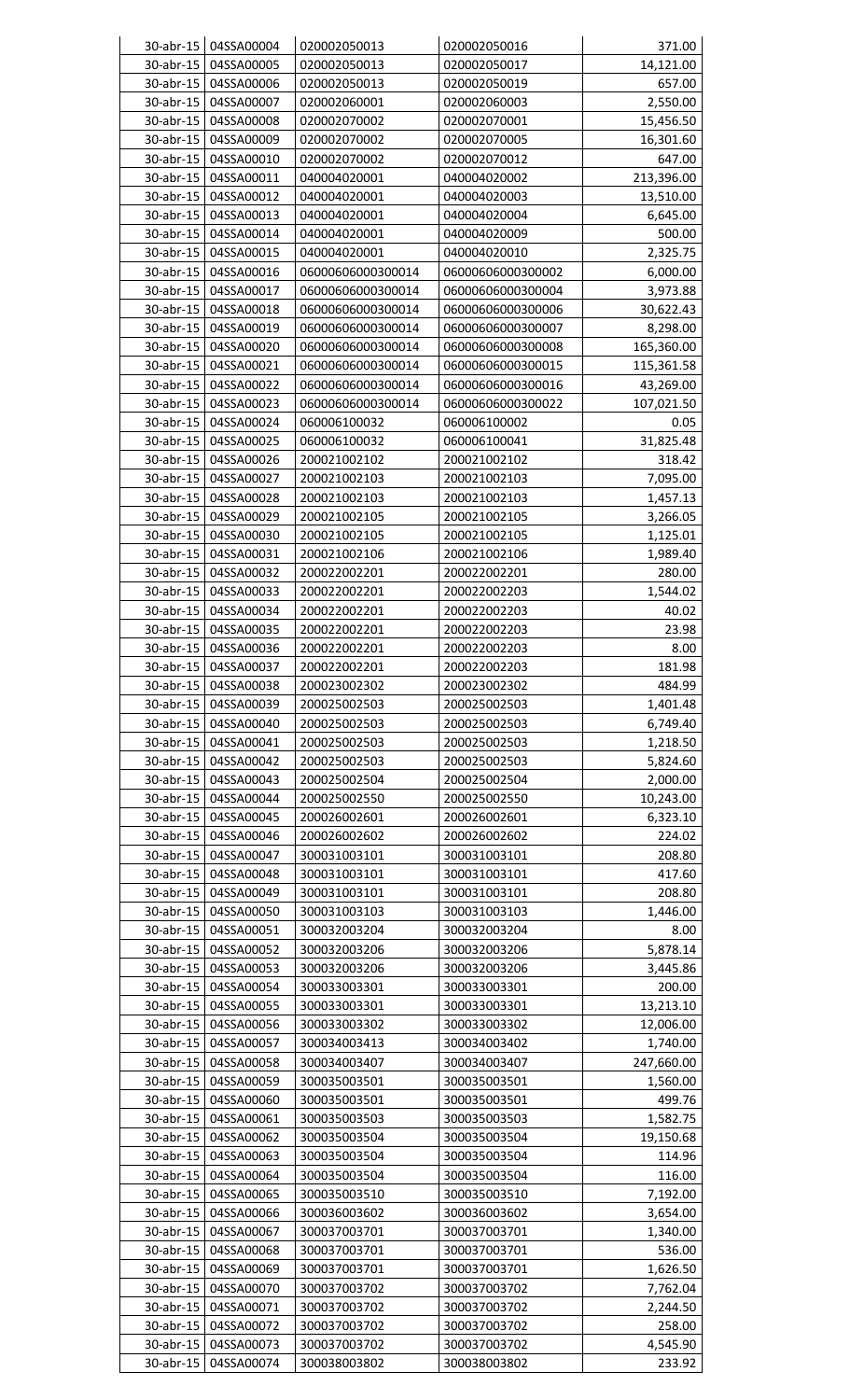| 30-abr-15         | 04SSA00075 | 300038003802 | 300038003802      | 2,085.01     |
|-------------------|------------|--------------|-------------------|--------------|
| 30-abr-15         | 04SSA00076 | 300038003802 | 300038003802      | 324.00       |
| 30-abr-15         | 04SSA00077 | 400041004105 | 400041004105      | 4,990.78     |
| 30-abr-15         | 04SSA00078 | 400042004201 | 400042004201      | 11,875.00    |
| 30-abr-15         | 04SSA00079 | 400041004105 | 40004300430200002 | 2,712.10     |
| 30-abr-15         | 04SSA00080 | 500051005101 | 500051005101      | 5,500.00     |
| 30-abr-15         | 04SSA00081 | 500051005102 | 500051005102      | 662.68       |
| 30-abr-15         | 04SSA00082 | 500051005102 | 500051005102      | 8,537.60     |
| 30-abr-15         | 04SSA00083 | 500051005102 | 500051005102      | 1,571.80     |
| 30-abr-15         | 04SSA00084 | 500051005102 | 500051005102      | 10,187.12    |
| 30-abr-15         | 04SSA00085 | 500051005102 | 500051005102      | 1,853.00     |
| 30-abr-15         | 04SSA00086 | 070007010001 | 070007020001      | 10,397.00    |
| 30-abr-15         | 04SSA00087 | 070007010001 | 070007020001      | 11,005.72    |
| 30-abr-15         | 04SSA00088 | 070007010001 | 070007020001      | 2,342.56     |
| 30-abr-15         | 04SSA00089 | 070007010001 | 070007040008      | 0.74         |
| 30-abr-15         | 04SSA00090 | 300034003407 | 300034003403      | 975.73       |
| 30-abr-15         | 04SSA00091 | 300034003407 | 300034003403      | 696.00       |
|                   |            |              |                   |              |
| <b>GRAN TOTAL</b> |            |              |                   | 8,960,473.33 |

X. QUE EFECTUADA LA REVISIÓN A LOS MOVIMIENTOS CORRESPONDIENTE **PRESUPUESTALES** AL. **PERIODO** COMPRENDIDO DEL 01AL 30 DE ABRIL DEL MISMO AÑO, SE APERCIBE EL RESULTADO FINANCIERO OBTENIDO QUE ES EL SIGUIENTE:

LISTA DE MOVIMIENTOS PRESUPUESTALES CORRESPONDIENTES DEL 01 AL 30 DE ABRIL 2015

| Fecha             | Número     | Cuenta   | Nombre de la cuenta | Ingresos | Egresos |
|-------------------|------------|----------|---------------------|----------|---------|
|                   |            |          |                     |          |         |
| 30-abr-15         | 04SSA00001 | 06000603 | <b>INTERESES</b>    | 9.71     |         |
| 30-abr-15         | 04SSA00002 | 06000603 | <b>INTERESES</b>    | 81.99    |         |
|                   |            |          |                     |          |         |
| <b>GRAN TOTAL</b> |            |          |                     | 91.70    | 0.00    |

QUE UNA VEZ EFECTUADA LA REVISION DE ESTADOS  $XL$ FINANCIEROS, LOS TRASPASOS PRESUPUESTALES Y MOVIMIENTOS PRESUPUESTALES, LA COMISION EMITE LA APROBACIÓN DEL MISMO POR EL EJERCICIO DEL MANEJO DE RECURSOS QUE REALIZÓ LA TESORERIA MUNICIPAL EN LOS LAPSOS CONSIGNADOS, DEL CUAL SE ANEXA UN TANTO DEL **MISMO PARA** CONSTE EL. **APÉNDICE QUE** CORRESPONDIENTE.POR LO **TANTO EN** Y **TALES** CIRCUNSTANCIAS ESTA COMISION EMITE EL SIGUIENTE

### **DICTAMEN**

**PRIMERO.- QUE SE APRUEBEN LOS ESTADOS FINANCIEROS QUE** COMPRENDE EL EJERCICIO DE LOS RECURSOS PÚBLICOS POR EL LAPSO COMPRENDIDO DEL 01 AL 30 DE ABRIL DE 2015, MANIFESTANDO CON ELLO QUE DICHO ESTADO FINANCIERO MUESTRA UNA FORMA RAZONABLE DE LA ADMINISTRACIÓN DEL ERARIO PÚBLICOEJERCIDO.

**SEGUNDO.-**- SE APRUEBE CADA **UNO** DE LOS **TRASPASOS** PRESUPUESTALES, POR EL PERIODO COMPRENDIDO DEL 01 AL 30 DE **ABRIL DE 2015.** 

TERCERO.- SE APRUEBEN CADA UNO DE LOS **MOVIMIENTOS** PRESUPUESTALES POR EL PERIODO COMPRENDIDO DEL 01 AL 30 DE **ABRIL DE 2015.**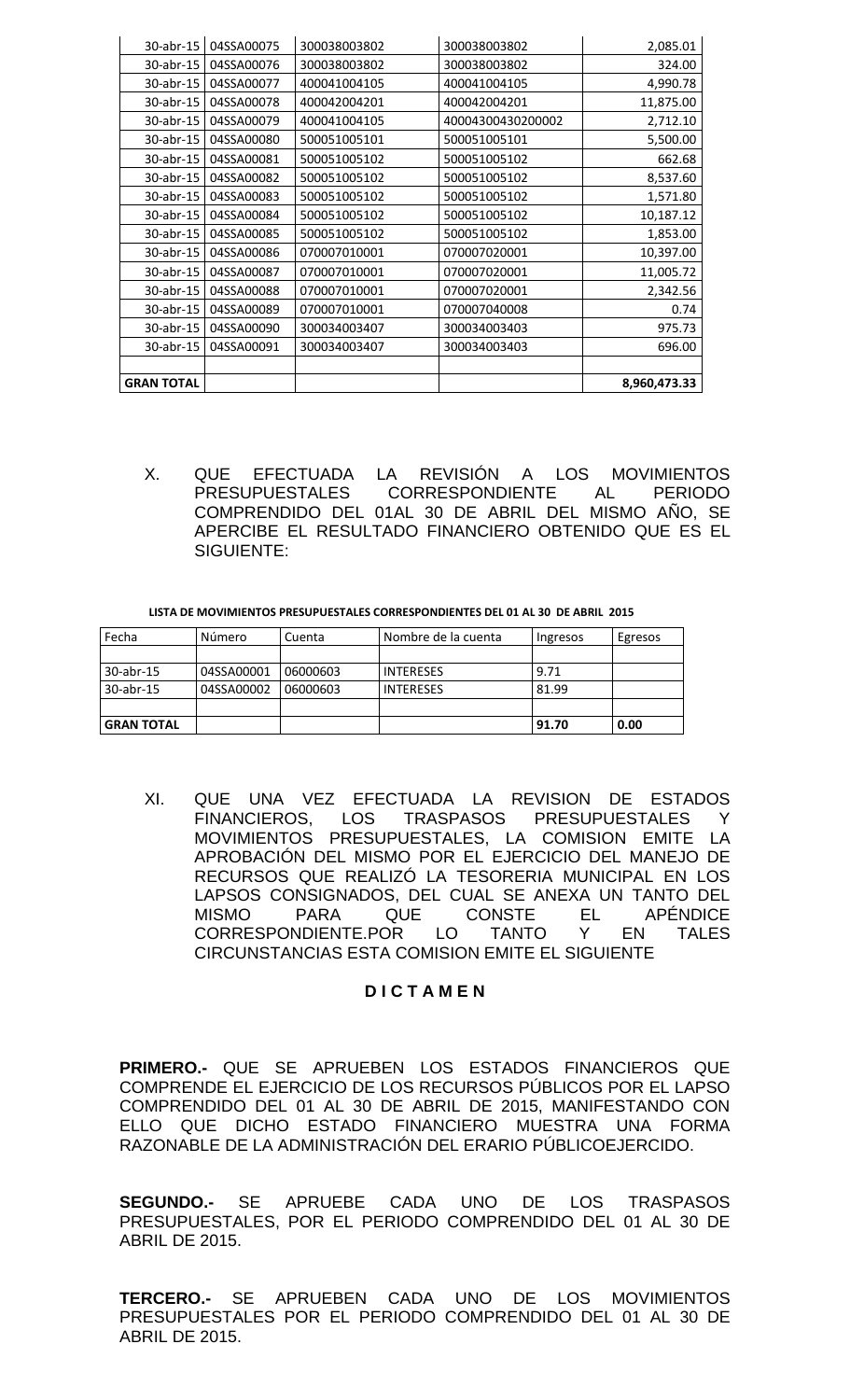**CUARTO.-** SE REMITA UNA COPIA A LA AUDITORÍA SUPERIOR DEL ESTADO DE PUEBLA.- **ATENTAMENTE.- TEHUACAN, PUEBLA A 08 DE MAYODE 2015.- COMISIÓN DE PATRIMONIO Y HACIENDA PÚBLICA MUNICIPAL.-** NORMA LILIANA FLORES MÉNDEZ.- PRESIDENTA.- JESUS AMADOR HERNÁNDEZ MARTÍNEZ.- MIEMBRO.- GLADYS GUADALUPE MARTÍNEZ GONZÁLEZ.- MIEMBRO.- AMBROSIO LINARES AMAYO.- MIEMBRO.- JUAN ÁLVAREZ CAMPOS.- MIEMBRO.- ABRAHAM DAVID AGUILAR SÁNCHEZ.- MIEMBRO.- FIRMAS ILEGIBLES".

SEÑORA PRESIDENTA, REGIDORES Y SINDICO MUNICIPAL, EN VOTACIÓN SE LES CONSULTA SI SE APRUEBA LA PROPUESTA PRESENTADA EN CUESTIÓN, LOS QUE ESTÉN POR LA AFIRMATIVA SÍRVANSE MANIFESTARLO LEVANTANDO LA MANO.

HABIÉNDOSE ANALIZADO AMPLIAMENTE EL CONTENIDO DEL DICTAMEN DE REFERENCIA, POR MAYORÍA CON 12 VOTOS A FAVOR Y 1 VOTO EN CONTRA POR PARTE DE LA REGIDORA PALOMA NOVELO ALDAZ, INTEGRANTES DEL HONORABLE CABILDO, SE DETERMINA EL SIGUIENTE:

## **A C U E R D O**

**PRIMERO.-** SE APRUEBAN LOS ESTADOS FINANCIEROS QUE COMPRENDE EL EJERCICIO DE LOS RECURSOS PÚBLICOS POR EL LAPSO COMPRENDIDO DEL 01 AL 30 DE ABRIL DE 2015, MANIFESTANDO CON ELLO QUE DICHO ESTADO FINANCIERO MUESTRA UNA FORMA RAZONABLE DE LA ADMINISTRACIÓN DEL ERARIO PÚBLICO EJERCIDO, MISMO QUE ARROJA LO SIGUIENTE:

|                                              |               | ESTADO DE ORIGEN Y APLICACIÓN DE RECURSOS DEL 01 AL 30 DE ABRIL DE 2015 |               |
|----------------------------------------------|---------------|-------------------------------------------------------------------------|---------------|
| <b>ORIGEN DE RECURSOS</b>                    |               | APLICACIÓN DE RECURSOS                                                  |               |
| <b>IMPUESTOS</b>                             | 1,313,174.00  | <b>SERVICIOS PERSONALES</b>                                             | 14,879,497.00 |
| <b>DERECHOS</b>                              | 4,197,185.15  | <b>MATERIALES Y SUMINISTROS</b>                                         | 1,934,916.07  |
| <b>PRODUCTOS</b>                             | 385,610.22    | <b>SERVICIOS GENERALES</b>                                              | 4,787,368.15  |
| <b>APROVECHAMIENTOS</b>                      | 937,712.51    | SUBSIDIOS, TRASFERENCIAS Y AYUDAS                                       | 2,574,856.33  |
| <b>PARTICIPACIONES</b>                       | 13,201,299.59 | <b>BIENES MUEBLES E INMUEBLES</b>                                       | 319,503.70    |
| <b>INGRESOS</b><br><b>EXTRAORDINARIOS</b>    | 5,163,492.82  | <b>INVERSIÓN PÚBLICA</b>                                                | 3,114,792.00  |
| <b>FONDO PARA LA</b><br>INVERSIÓN PÚBLICA    | 26,172,937.06 | DEUDA PÚBLICA PASIVO CIRCULANTE Y<br><b>OTROS</b>                       | 0.00          |
| <b>TOTAL DE ORIGEN DE</b><br><b>RECURSOS</b> | 51,371,411.35 | TOTAL DE APLICACIÓN DE RECURSOS                                         | 27,610,933.25 |

REMANENTE DEL EJERCICIO **23,760,478.10**

SUMAS IGUALES **51,371,411.35**

**SEGUNDO.-** SE APRUEBA CADA UNO DE LOS TRASPASOS PRESUPUESTALES, POR EL PERIODO COMPRENDIDO DEL 01 AL 30 DE ABRIL DE 2015, SE APERCIBE EL RESULTADO FINANCIERO OBTENIDO QUE ES EL SIGUIENTE:

**LISTA DE TRASPASOS PRESUPUESTALES DEL 01 AL 30 DE ABRIL DE 2015**

| Fecha     | <b>Número</b> | <b>Cuenta Otorgante</b> | <b>Cuenta Receptora</b> | Cantidad   |
|-----------|---------------|-------------------------|-------------------------|------------|
| 30-abr-15 | 04JHN00001    | 600061006104            | 600061006138            | 39,715.00  |
| 30-abr-15 | 04JHN00002    | 600061006104            | 600061006138            | 47,581.00  |
| 30-abr-15 | 04JHN00003    | 600061006104            | 600061006138            | 5,846.00   |
| 30-abr-15 | 04JHN00004    | 600061006104            | 600061006138            | 452,829.00 |
| 30-abr-15 | 04JHN00005    | 600061006104            | 600061006138            | 8,540.00   |
| 30-abr-15 | 04JHN00006    | 600061006104            | 600061006138            | 30,005.00  |
| 30-abr-15 | 04JHN00007    | 600061006104            | 600061006138            | 13,344.00  |
| 30-abr-15 | 04LMP00001    | 600061006113            | 600061006103            | 45,240.00  |
| 30-abr-15 | 04LMP00002    | 600061006113            | 600061006103            | 222,720.00 |
| 30-abr-15 | 04LMP00003    | 600061006113            | 600061006103            | 30,624.00  |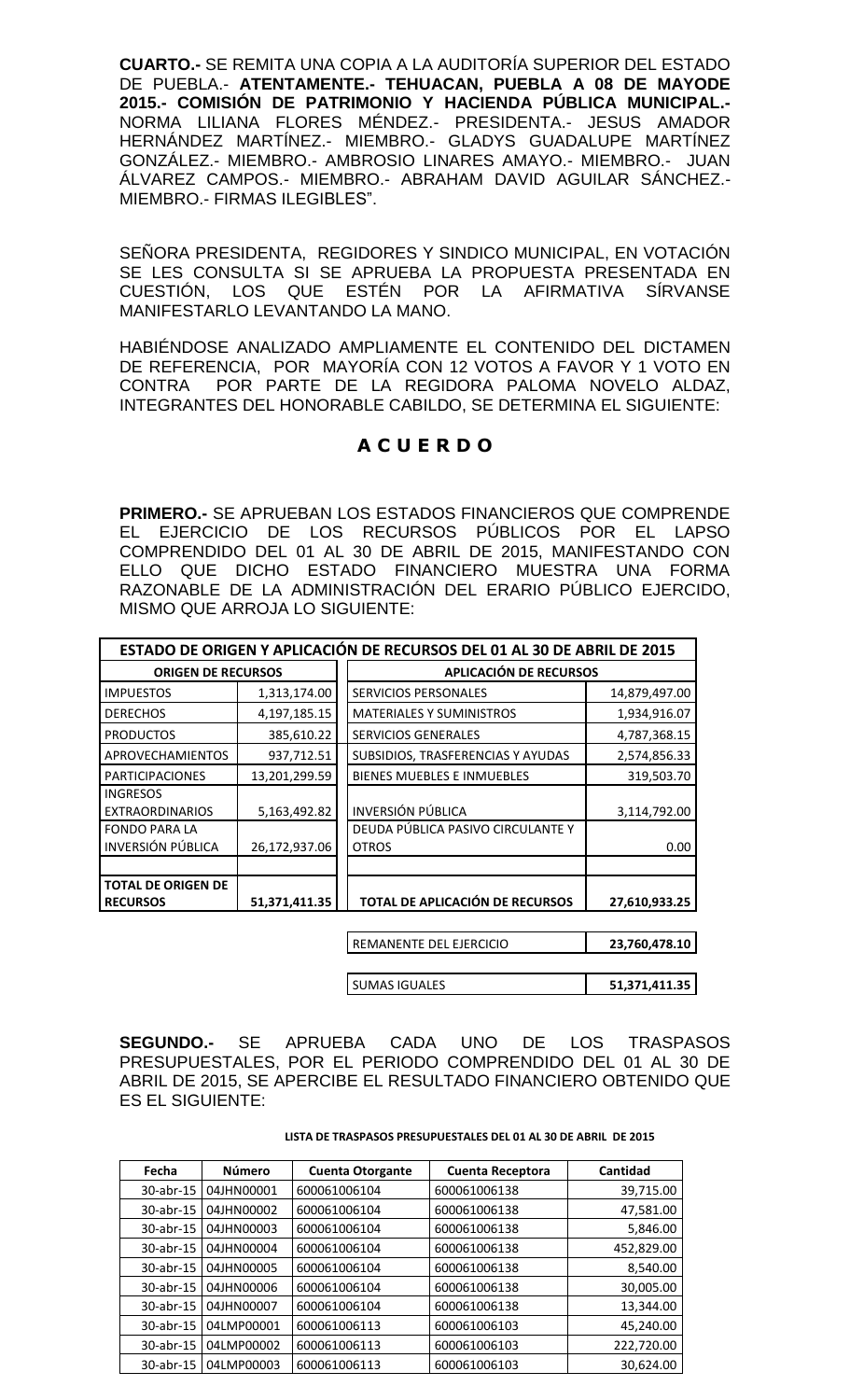|                        | 30-abr-15 04MMC00001     | 100011001104                      | 100011001104                      | 14,289.31          |
|------------------------|--------------------------|-----------------------------------|-----------------------------------|--------------------|
| 30-abr-15              | 04MMC00002               | 100013001305                      | 100013001305                      | 7,530.36           |
| 30-abr-15              | 04MMC00003               | 100013001305                      | 100013001305                      | 123,634.00         |
| 30-abr-15              | 04MMC00004               | 100013001305                      | 100013001305                      | 2,314.00           |
| 30-abr-15              | 04MMC00005               | 300033003301                      | 300033003301                      | 620.00             |
| 30-abr-15              | 04MMC00006               | 300033003301                      | 300033003301                      | 660.00             |
| 30-abr-15              | 04MMC00007               | 300033003301                      | 300033003301                      | 8,988.89           |
| 30-abr-15              | 04MMC00008               | 300033003301                      | 300033003301                      | 350.00             |
| 30-abr-15              | 04MMC00009               | 300033003301                      | 300033003301                      | 2,025.00           |
| 30-abr-15              | 04MMC00010               | 300033003301                      | 300034003407                      | 28,057.00          |
| 30-abr-15              | 04MMC00011               | 300033003301                      | 300034003407                      | 21,350.00          |
| 30-abr-15              | 04MMC00012               | 400041004105                      | 400042004201                      | 160.00             |
| $30$ -abr-15           | 04MMC00013               | 06000607                          | 06000603                          | 7,785.13           |
| 30-abr-15              | 04MMC00014               | 06000607                          | 060006100004                      | 3,580.00           |
| 30-abr-15              | 04MMC00015               | 06000607                          | 060006100006                      | 1,780.00           |
| 30-abr-15              | 04MMC00016               | 060006100032                      | 06000603                          | 4,371.51           |
| 30-abr-15              | 04MMC00017               | 070007040008                      | 070007040012                      | 499,500.00         |
| 30-abr-15              | 04MMC00018               | 070007040008                      | 070007020001                      | 1,344.69           |
| 30-abr-15              | 04MMC00019               | 070007040008                      | 070007040004                      | 5,936,762.50       |
| 30-abr-15              | 04SSA00001               | 600061006134                      | 600061006134                      | 16,272.48          |
| 30-abr-15              | 04SSA00002               | 020002010008                      | 020002010011                      | 5,949.44           |
| 30-abr-15              | 04SSA00003               | 020002050013                      | 020002050008                      | 112,128.00         |
| 30-abr-15              | 04SSA00004               | 020002050013                      | 020002050016                      | 371.00             |
| 30-abr-15              | 04SSA00005               | 020002050013                      | 020002050017                      | 14,121.00          |
| 30-abr-15              | 04SSA00006               | 020002050013                      | 020002050019                      | 657.00             |
| 30-abr-15              | 04SSA00007               | 020002060001                      | 020002060003                      | 2,550.00           |
| 30-abr-15              | 04SSA00008               | 020002070002                      | 020002070001                      | 15,456.50          |
| 30-abr-15              | 04SSA00009               | 020002070002                      | 020002070005                      | 16,301.60          |
| 30-abr-15              | 04SSA00010               | 020002070002                      | 020002070012                      | 647.00             |
| 30-abr-15              | 04SSA00011               | 040004020001                      | 040004020002                      | 213,396.00         |
| 30-abr-15              | 04SSA00012               | 040004020001                      | 040004020003                      | 13,510.00          |
| 30-abr-15              | 04SSA00013               | 040004020001                      | 040004020004                      | 6,645.00           |
| 30-abr-15              | 04SSA00014               | 040004020001                      | 040004020009                      | 500.00             |
| 30-abr-15              | 04SSA00015               | 040004020001                      | 040004020010                      | 2,325.75           |
| 30-abr-15              | 04SSA00016               | 06000606000300014                 | 06000606000300002                 | 6,000.00           |
| 30-abr-15              | 04SSA00017               | 06000606000300014                 | 06000606000300004                 | 3,973.88           |
| 30-abr-15              | 04SSA00018               | 06000606000300014                 | 06000606000300006                 | 30,622.43          |
| 30-abr-15              | 04SSA00019               | 06000606000300014                 | 06000606000300007                 | 8,298.00           |
| 30-abr-15              | 04SSA00020               | 06000606000300014                 | 06000606000300008                 | 165,360.00         |
| 30-abr-15              | 04SSA00021<br>04SSA00022 | 06000606000300014                 | 06000606000300015                 | 115,361.58         |
| 30-abr-15<br>30-abr-15 |                          | 06000606000300014                 | 06000606000300016                 | 43,269.00          |
| 30-abr-15              | 04SSA00023<br>04SSA00024 | 06000606000300014<br>060006100032 | 06000606000300022<br>060006100002 | 107,021.50<br>0.05 |
| 30-abr-15              | 04SSA00025               | 060006100032                      | 060006100041                      | 31,825.48          |
| 30-abr-15              | 04SSA00026               | 200021002102                      | 200021002102                      | 318.42             |
| 30-abr-15              | 04SSA00027               | 200021002103                      | 200021002103                      | 7,095.00           |
| 30-abr-15              | 04SSA00028               | 200021002103                      | 200021002103                      | 1,457.13           |
| 30-abr-15              | 04SSA00029               | 200021002105                      | 200021002105                      | 3,266.05           |
| 30-abr-15              | 04SSA00030               | 200021002105                      | 200021002105                      | 1,125.01           |
| 30-abr-15              | 04SSA00031               | 200021002106                      | 200021002106                      | 1,989.40           |
| 30-abr-15              | 04SSA00032               | 200022002201                      | 200022002201                      | 280.00             |
| 30-abr-15              | 04SSA00033               | 200022002201                      | 200022002203                      | 1,544.02           |
| 30-abr-15              | 04SSA00034               | 200022002201                      | 200022002203                      | 40.02              |
| 30-abr-15              | 04SSA00035               | 200022002201                      | 200022002203                      | 23.98              |
| 30-abr-15              | 04SSA00036               | 200022002201                      | 200022002203                      | 8.00               |
| 30-abr-15              | 04SSA00037               | 200022002201                      | 200022002203                      | 181.98             |
| 30-abr-15              | 04SSA00038               | 200023002302                      | 200023002302                      | 484.99             |
| 30-abr-15              | 04SSA00039               | 200025002503                      | 200025002503                      | 1,401.48           |
| 30-abr-15              | 04SSA00040               | 200025002503                      | 200025002503                      | 6,749.40           |
| 30-abr-15              | 04SSA00041               | 200025002503                      | 200025002503                      | 1,218.50           |
| 30-abr-15              | 04SSA00042               | 200025002503                      | 200025002503                      | 5,824.60           |
| 30-abr-15              | 04SSA00043               | 200025002504                      | 200025002504                      | 2,000.00           |
| 30-abr-15              | 04SSA00044               | 200025002550                      | 200025002550                      | 10,243.00          |
| 30-abr-15              | 04SSA00045               | 200026002601                      | 200026002601                      | 6,323.10           |
| 30-abr-15              | 04SSA00046               | 200026002602                      | 200026002602                      | 224.02             |
| 30-abr-15              | 04SSA00047               | 300031003101                      | 300031003101                      | 208.80             |
| 30-abr-15              | 04SSA00048               | 300031003101                      | 300031003101                      | 417.60             |
| 30-abr-15              | 04SSA00049               | 300031003101                      | 300031003101                      | 208.80             |
|                        | 30-abr-15<br>04SSA00050  | 300031003103                      | 300031003103                      | 1,446.00           |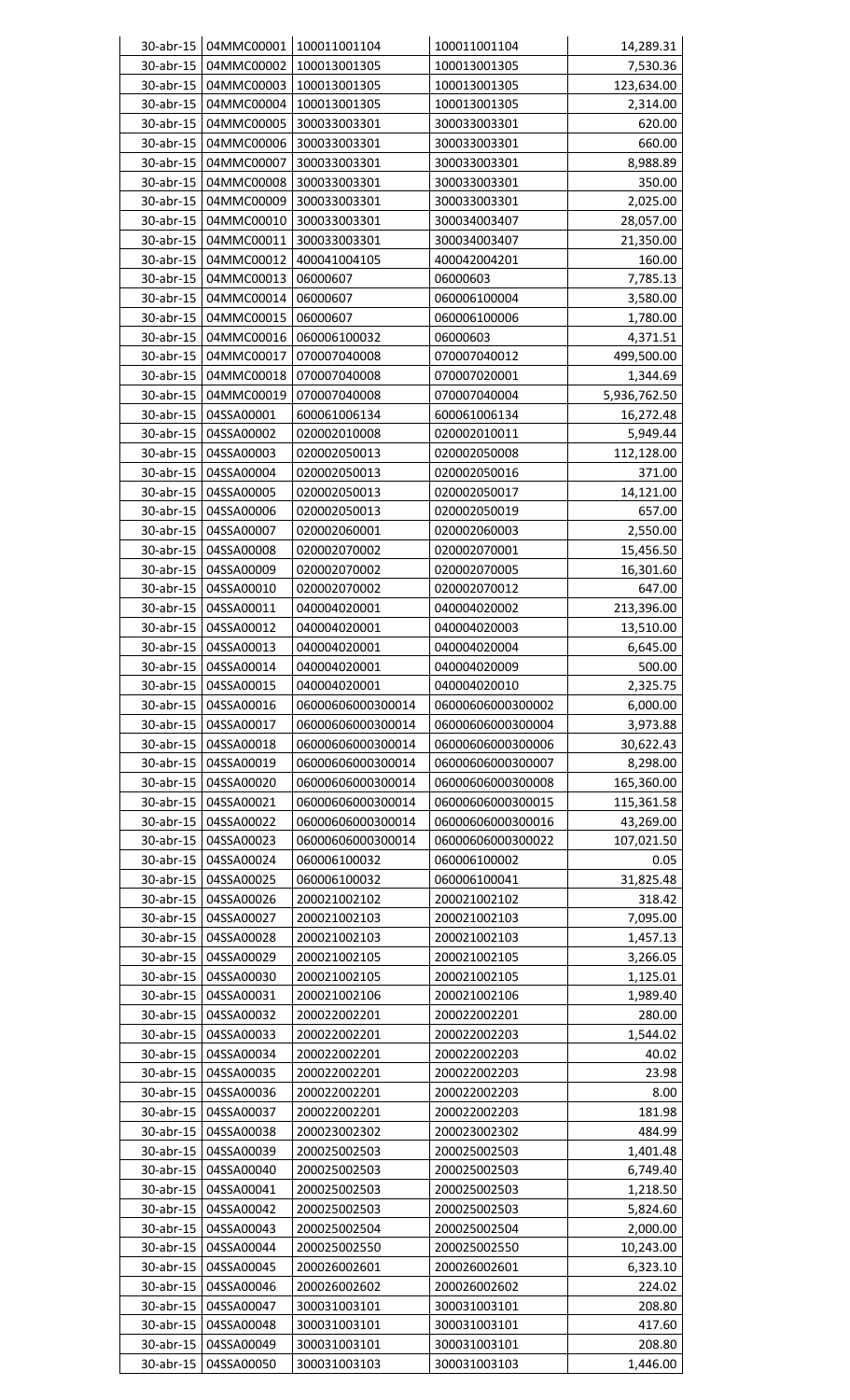| 30-abr-15    | 04SSA00051 | 300032003204 | 300032003204      | 8.00         |
|--------------|------------|--------------|-------------------|--------------|
| 30-abr-15    | 04SSA00052 | 300032003206 | 300032003206      | 5,878.14     |
| 30-abr-15    | 04SSA00053 | 300032003206 | 300032003206      | 3,445.86     |
| 30-abr-15    | 04SSA00054 | 300033003301 | 300033003301      | 200.00       |
| 30-abr-15    | 04SSA00055 | 300033003301 | 300033003301      | 13,213.10    |
| 30-abr-15    | 04SSA00056 | 300033003302 | 300033003302      | 12,006.00    |
| 30-abr-15    | 04SSA00057 | 300034003413 | 300034003402      | 1,740.00     |
| 30-abr-15    | 04SSA00058 | 300034003407 | 300034003407      | 247,660.00   |
| 30-abr-15    | 04SSA00059 | 300035003501 | 300035003501      | 1,560.00     |
| 30-abr-15    | 04SSA00060 | 300035003501 | 300035003501      | 499.76       |
| 30-abr-15    | 04SSA00061 | 300035003503 | 300035003503      | 1,582.75     |
| 30-abr-15    | 04SSA00062 | 300035003504 | 300035003504      | 19,150.68    |
| 30-abr-15    | 04SSA00063 | 300035003504 | 300035003504      | 114.96       |
| 30-abr-15    | 04SSA00064 | 300035003504 | 300035003504      | 116.00       |
| 30-abr-15    | 04SSA00065 | 300035003510 | 300035003510      | 7,192.00     |
| 30-abr-15    | 04SSA00066 | 300036003602 | 300036003602      | 3,654.00     |
| 30-abr-15    | 04SSA00067 | 300037003701 | 300037003701      | 1,340.00     |
| 30-abr-15    | 04SSA00068 | 300037003701 | 300037003701      | 536.00       |
| 30-abr-15    | 04SSA00069 | 300037003701 | 300037003701      | 1,626.50     |
| 30-abr-15    | 04SSA00070 | 300037003702 | 300037003702      | 7,762.04     |
| 30-abr-15    | 04SSA00071 | 300037003702 | 300037003702      | 2,244.50     |
| 30-abr-15    | 04SSA00072 | 300037003702 | 300037003702      | 258.00       |
| 30-abr-15    | 04SSA00073 | 300037003702 | 300037003702      | 4,545.90     |
| 30-abr-15    | 04SSA00074 | 300038003802 | 300038003802      | 233.92       |
| 30-abr-15    | 04SSA00075 | 300038003802 | 300038003802      | 2,085.01     |
| 30-abr-15    | 04SSA00076 | 300038003802 | 300038003802      | 324.00       |
| 30-abr-15    | 04SSA00077 | 400041004105 | 400041004105      | 4,990.78     |
| 30-abr-15    | 04SSA00078 | 400042004201 | 400042004201      | 11,875.00    |
| 30-abr-15    | 04SSA00079 | 400041004105 | 40004300430200002 | 2,712.10     |
| 30-abr-15    | 04SSA00080 | 500051005101 | 500051005101      | 5,500.00     |
| 30-abr-15    | 04SSA00081 | 500051005102 | 500051005102      | 662.68       |
| 30-abr-15    | 04SSA00082 | 500051005102 | 500051005102      | 8,537.60     |
| 30-abr-15    | 04SSA00083 | 500051005102 | 500051005102      | 1,571.80     |
| 30-abr-15    | 04SSA00084 | 500051005102 | 500051005102      | 10,187.12    |
| 30-abr-15    | 04SSA00085 | 500051005102 | 500051005102      | 1,853.00     |
| 30-abr-15    | 04SSA00086 | 070007010001 | 070007020001      | 10,397.00    |
| 30-abr-15    | 04SSA00087 | 070007010001 | 070007020001      | 11,005.72    |
| 30-abr-15    | 04SSA00088 | 070007010001 | 070007020001      | 2,342.56     |
| 30-abr-15    | 04SSA00089 | 070007010001 | 070007040008      | 0.74         |
| 30-abr-15    | 04SSA00090 | 300034003407 | 300034003403      | 975.73       |
| 30-abr-15    | 04SSA00091 | 300034003407 | 300034003403      | 696.00       |
|              |            |              |                   |              |
| <b>GRAN</b>  |            |              |                   |              |
| <b>TOTAL</b> |            |              |                   | 8,960,473.33 |

TERCERO.- SE APRUEBAN CADA UNO DE LOS MOVIMIENTOS PRESUPUESTALES POR EL PERIODO COMPRENDIDO DEL 01 AL 30 DE ABRIL DE 2015, SE APERCIBE EL RESULTADO FINANCIERO OBTENIDO QUE ES EL SIGUIENTE:

|  |  |  | LISTA DE MOVIMIENTOS PRESUPUESTALES CORRESPONDIENTES DEL 01 AL 30 DE ABRIL 2015 |  |  |
|--|--|--|---------------------------------------------------------------------------------|--|--|
|  |  |  |                                                                                 |  |  |

| Fecha             | Número     | Cuenta   | Nombre de la cuenta | Ingresos | Egresos |
|-------------------|------------|----------|---------------------|----------|---------|
|                   |            |          |                     |          |         |
| $30$ -abr-15      | 04SSA00001 | 06000603 | <b>INTERESES</b>    | 9.71     |         |
| $30$ -abr-15      | 04SSA00002 | 06000603 | <b>INTERESES</b>    | 81.99    |         |
|                   |            |          |                     |          |         |
| <b>GRAN TOTAL</b> |            |          |                     | 91.70    | 0.00    |

**CUARTO.-** SE REMITA UNA COPIA A LA AUDITORÍA SUPERIOR DEL ESTADO DE PUEBLA.

LO ANTERIORMENTE CON FUNDAMENTO EN LOS INSTRUMENTOS LEGALES INVOCADOS EN EL DICTAMEN DE REFERENCIA.